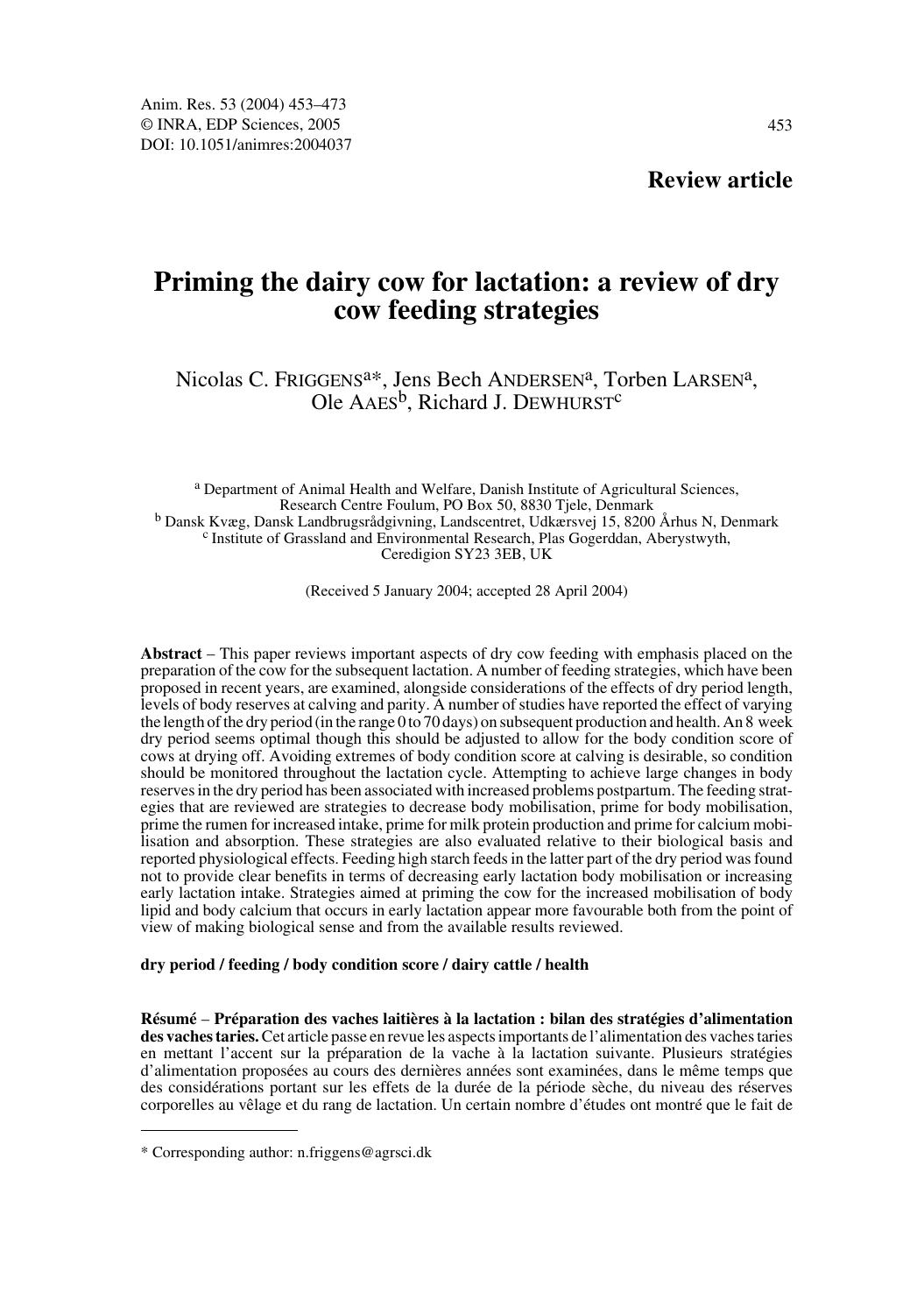faire varier la durée de la période sèche (dans une plage de 0 à 70 jours) avait un effet sur la production et la santé lors de la lactation suivante. Une période sèche de 8 semaines semble optimale, quoiqu'elle doive être ajustée en tenant compte de la note d'état corporel des vaches au moment du tarissement. Il est préférable d'éviter des notes extrêmes au vêlage ; l'état corporel devrait donc être surveillé tout au long du cycle de lactation. Les tentatives de vouloir effectuer de grandes modifications du niveau des réserves corporelles pendant la période sèche ont été associées à une augmentation des problèmes postpartum. Les stratégies d'alimentation exposées ici ont pour objectif de : diminuer les mobilisations corporelles, préparer à la mobilisation des constituants de l'organisme, préparer le rumen à l'augmentation de l'ingéré, préparer à la production de protéines du lait, et préparer à la mobilisation et à l'absorption du calcium. Ces stratégies sont aussi évaluées sur leurs bases biologiques et leurs effets physiologiques mentionnés. Il n'a pas été mis en évidence que le fait de nourrir les animaux en fin de période sèche avec des aliments à haute teneur en amidon apportait des avantages clairs en terme de diminution de la mobilisation des réserves corporelles ou de l'augmentation de l'ingestion en début de lactation. Les stratégies visant une préparation accrue de la vache à la mobilisation des réserves lipidiques et calciques intervenant en début de lactation apparaissent plus favorables, tant du point de vue du sens biologique que des résultats disponibles étudiés.

**période sèche / alimentation / note d'état corporel / vaches laitières / santé**

## **1. INTRODUCTION**

The notion that good nutritional management in the dry period is a pre-requisite for a good start to the subsequent lactation has become generally accepted. This idea is not new, "steaming up" in the dry period has been advocated since the 1930's [13]. However, dry cow feeding has attracted considerable scientific attention in recent years. This work has formed the basis for the many different proposed feeding strategies that are described and evaluated in this review. Unfortunately, it is increasingly evident that these strategies frequently appear to be contradictory. Some summarising and interpretation is needed in order for anything useful to be drawn from such a body of work. We therefore provide an evaluation of the biological sense of the different strategies and the evidence for the effectiveness of these strategies. The term "biological sense", as used here, means being in accordance with the normal, natural, teleophoretic changes in the cow's physiology orchestrated by her transition from pregnancy to lactation [see 39]. Those seeking a more detailed treatment of the literature, often with particular emphases, are referred to the reviews of Drackley [29], Drackley et al. [30], Grummer [52], Rémond et al. [97], and Goff and Horst [47].

# **2. THE RATIONALE FOR DRY COW FEEDING STRATEGIES**

The main emphasis of feeding in the dry period is to prepare the cow for her subsequent lactation. Although the cow is growing both a foetus and a mammary gland during the dry period her nutritional requirements are low relative to lactation and can easily be met by a moderately good ration [e.g. 90, 113]. This applies to both primiparous and multiparous cows though since primiparous cows are still growing they have greater requirements than multiparous cows.

The periparturient period is the period in which the cow has the highest risk of becoming ill. Disease frequencies relative to days from calving calculated from data collected within the Danish health recording scheme (Landskontoret for Kvæg) are shown in Figure 1. Figure 1 also shows the rate of change in milk yield through the periparturient period and into lactation. Even when shown in such simple terms as this, it is clear that the physiological machinery of the cow is subjected to a tremendous acceleration in early lactation. The correspondence between this acceleration and the frequencies of disease occurrence is striking. It is also worth noting that this process starts before calving (Fig. 1). Rapid change in the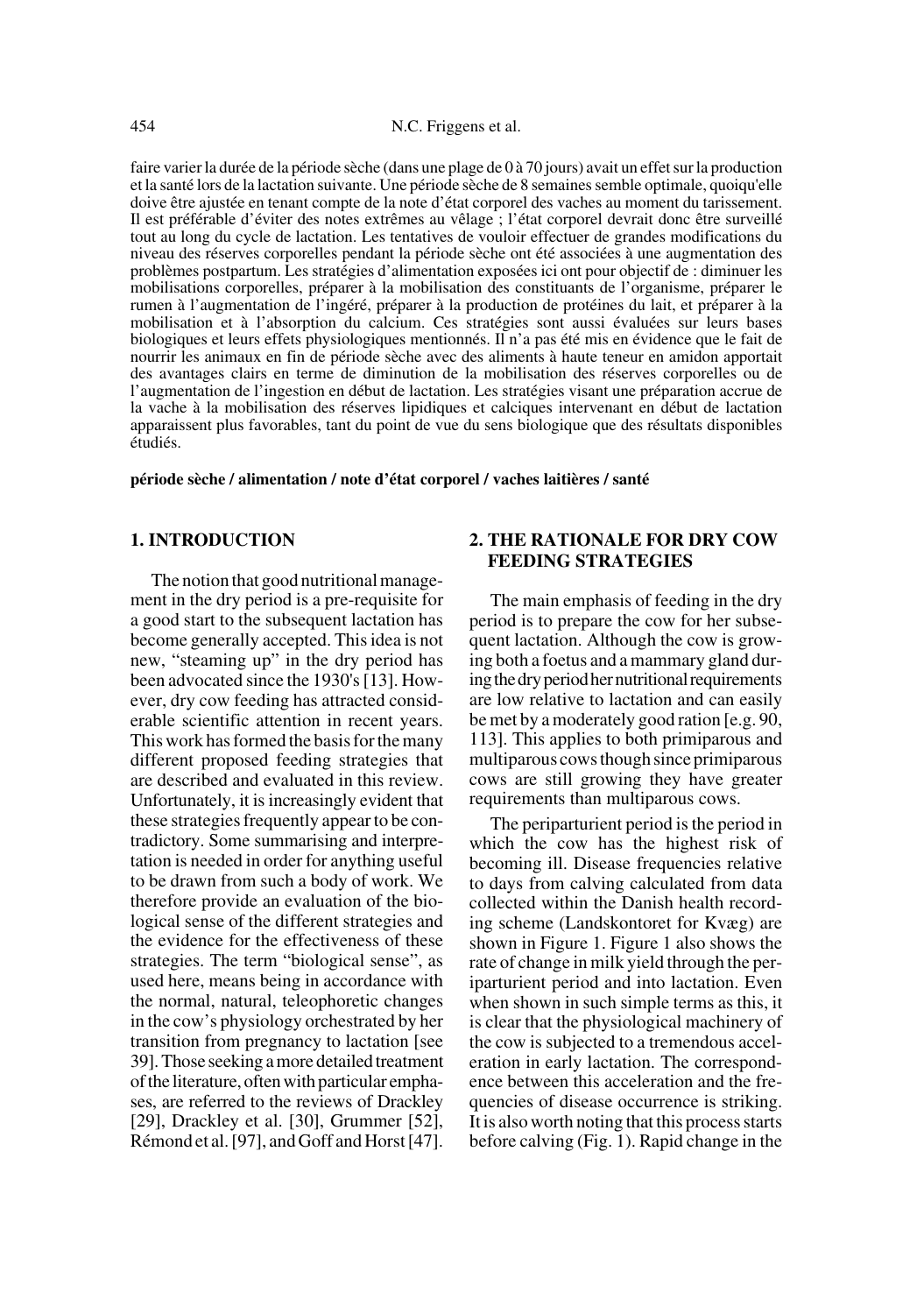

**Figure 1.** Acceleration in milk yield (a) and incidence of diseases (b) in early lactation. The disease data are for third parity cows ( $n = 58459$ ; Landskontoret for Kvæg).

rate of functioning causes stress in most systems, the cow is no exception. Consequently, any dry cow feeding strategy, which prepares the cow or primes the physiological system for this acceleration is likely to have beneficial effects. The feeding strategies, which have been proposed, are largely designed to prime the cows physiology. They can be categorised as strategies to:

– decrease body mobilisation,

- prime for body mobilisation,
- prime the rumen for increased intake,
- prime for milk protein production,
- prime for calcium mobilisation and absorption.

These strategies are discussed individually in Section 4. However, before discussing these priming strategies, there are some important and overriding considerations that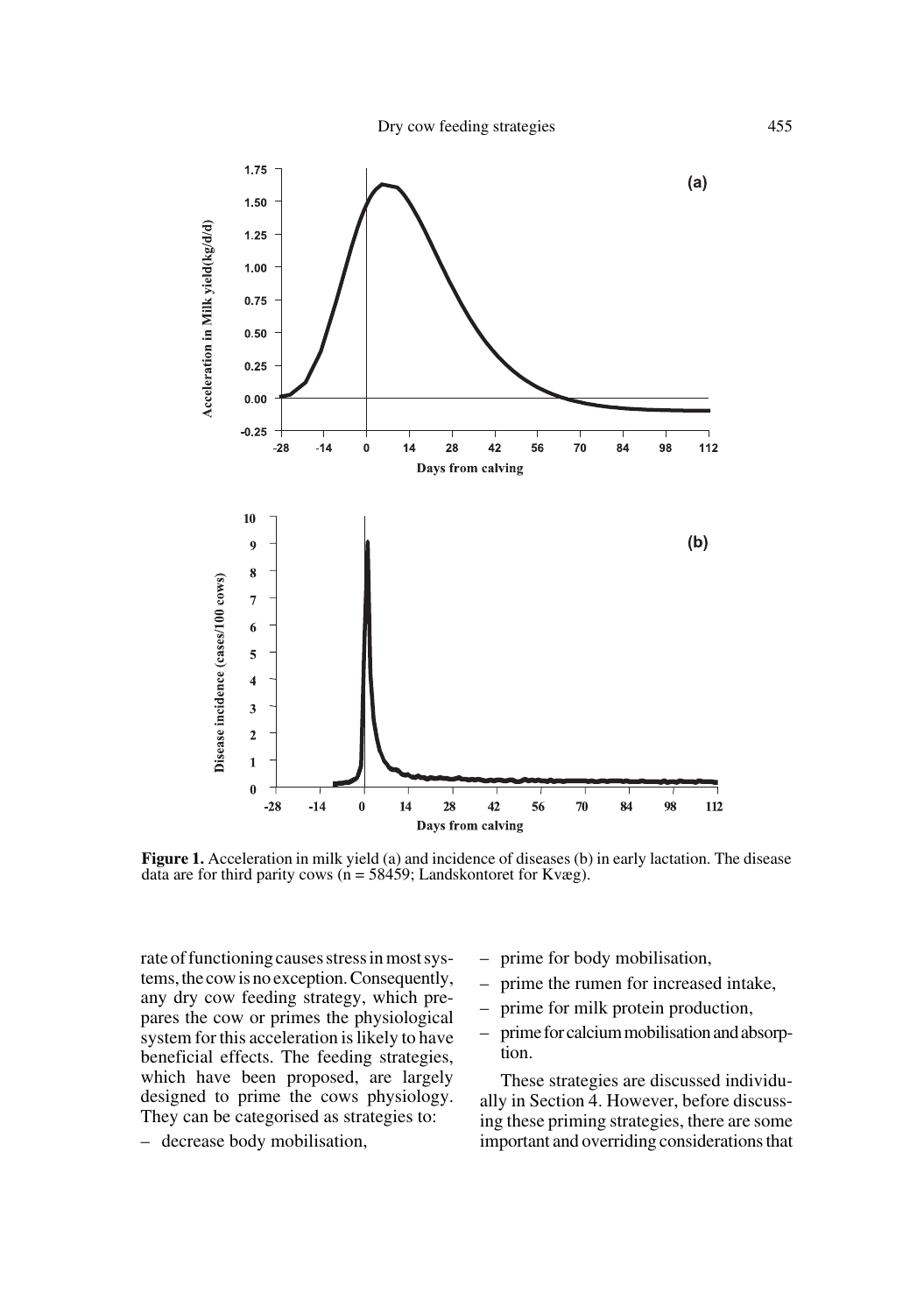first need to be taken account of when preparing the cow for her subsequent lactation, these are:

- dry period length,
- body reserves at calving,
- parity.

# **3. GENERAL CONSIDERATIONS WHEN PREPARING THE COW FOR LACTATION**

#### **3.1. Dry period length**

Reports of the effects of dry period length on production in the following lactation can be found at least as far back as 1928 [102]. The vast majority of these studies have been based on observational data and come to the general conclusion that there is an optimal dry period length of 60 to 70 days, with shorter or longer dry periods resulting in lost production in the following lactation. However, because these studies use observational data there are serious flaws in most of this work. For instance, cows which are inherently low yielding tend to be dried off earlier, resulting in an unreliable correlation between dry period length and subsequent yield. These problems can be avoided by deliberately manipulating dry period length in a controlled experiment. The study of Sorensen and Enevoldsen [106] did just this.

Sorensen and Enevoldsen [106] found no evidence for a decrease in performance in the following lactation when dry period length was increased from 7 to 10 weeks. However, they did find that decreasing the length of the dry period from 7 to 4 weeks resulted in a significant decrease (–2.8 kg fat corrected milk per d in the first 84 d) in subsequent lactational performance. On the basis of this study, with herds yielding between 6000 and 9000 kg per lactation, it would appear that shortening the length of the dry period is not desirable. These findings have recently been confirmed in commercial herds with similar yields [31].

There is a good biological rationale for this effect of dry period length: once a cow has stopped milking, time is needed for mammary gland involution and subsequent regeneration [17].

However, there are well-documented cases of extremely successful commercial herds in which cows are not dried off at all before they calve [96]. The striking fact about these herds is that they are very high yielding. This suggests that it is more stressful to force very high yielding cows to dry off when they may still be giving 25 kg per d or more of milk than it is to continue milking them through until calving. It has also been argued that continuous milking should not be seen as an extreme shortening of the dry period, since there is no shutting down of milk production there is, in principle, no process of involution and, so, no need for subsequent regeneration. In contrast, attempts to reproduce the experience of the above, high yielding, commercial herds under research conditions have been less successful. Rémond and co-workers [98] tried to omit the dry period over three consecutive lactations beginning with the first lactation. Out of 27 cows that started the experiment, only 15 milked continuously from first through second lactation, and only 2 (out of 21 pregnant) also milked continuously from second through third lactation. In this study and in others [108] there was a negative effect of omitting the dry period on the subsequent lactation, which was in line with the findings of Sorensen and Enevoldsen [106]. All these experiments used cows of substantially lower yield than the commercial herds which have successfully omitted the dry period [97]. It is tempting to attribute the different outcomes to the yield difference although there may be other differences in, for instance, management, which are important. Further studies into the issue of dry period length are on-going with some preliminary reports of both negative effects [69] and no effect [95] of a shorter dry period which suggests that local conditions may be important.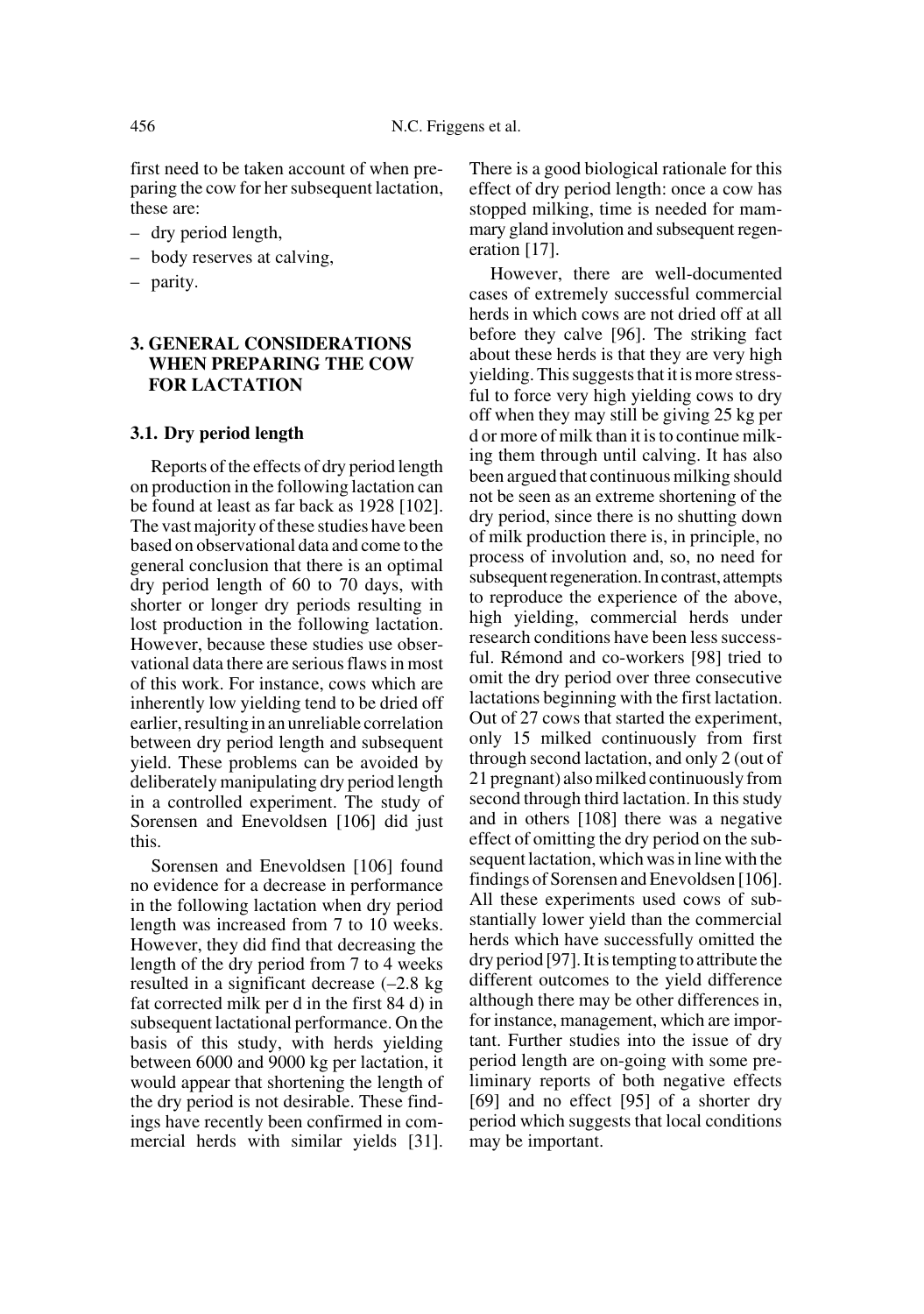On balance, there is no reason to change the general recommendation of an 8 week dry period but this recommendation should be flexible to individual cows. Forcing cows to dry off from very high yields or forcing them to go on milking merely to achieve some preconceived dry period length is simply introducing unnecessary stress. Drying off cows with extreme yields has been associated with a substantially increased risk of mastitis [32].

#### **3.2. Body reserves at calving**

#### *3.2.1. Body fat*

A traditionally held view in practice is that overcondition at calving results in difficult calvings. There is evidence [76; A. Hameleers, unpublished data] to suggest that this is indeed so but only at extremely high levels of body condition i.e. condition scores greater than 4.5 (on a 5 point scale). As well as extreme maternal fatness, calf size is an important factor in calving difficulties. A recent British study (R.J. Dewhurst, unpublished data) showed increased calf weights (46.8 kg) for cows fed very high quality grass silage throughout the dry period as opposed to those that received a low digestibility silage throughout the dry period (40.9 kg). In the present context, the level of feeding likely to cause extreme fatness would also be likely to result in a bigger calf. Clearly, excessive overfeeding and excessive body fatness in dry cows must be avoided. However, with modern dairy cows fed to modern standards there is little evidence of such extreme fatness occurring.

Of far greater importance is the relationship between body fatness (condition) at calving and the subsequent rate of body mobilisation. As shown in Figure 2, high levels of body condition at calving usually lead to high rates of subsequent body mobilisation [2]. In turn, excessive rates of body mobilisation have repeatedly been linked to increased levels of health and reproduction problems. Butler and Smith [16] found that



**Figure 2.** The relationship between body condition score at calving and condition score change in the first part of lactation. Reproduced from Broster and Broster [15] with permission.

days from calving to ovulation increased by 0.7 for each extra MJ energy being mobilised from body per day. Similarly, associations have been shown between body condition loss in early lactation and health problems [45, 100]. Given the link between body fatness at calving and subsequent degree of mobilisation, it is clearly important to manage cows to calve at the optimum body fatness. There is general agreement [14, 42] that the optimum body condition at calving is around 3 (on a 1–5 scale). This level of body reserves allows the cow a reasonable reserve to buffer any forthcoming dietary inadequacies without incurring excessive rates of postpartum mobilisation. However, as with optimal dry period lengths, individual variation between cows is to be expected in optimal condition score at calving.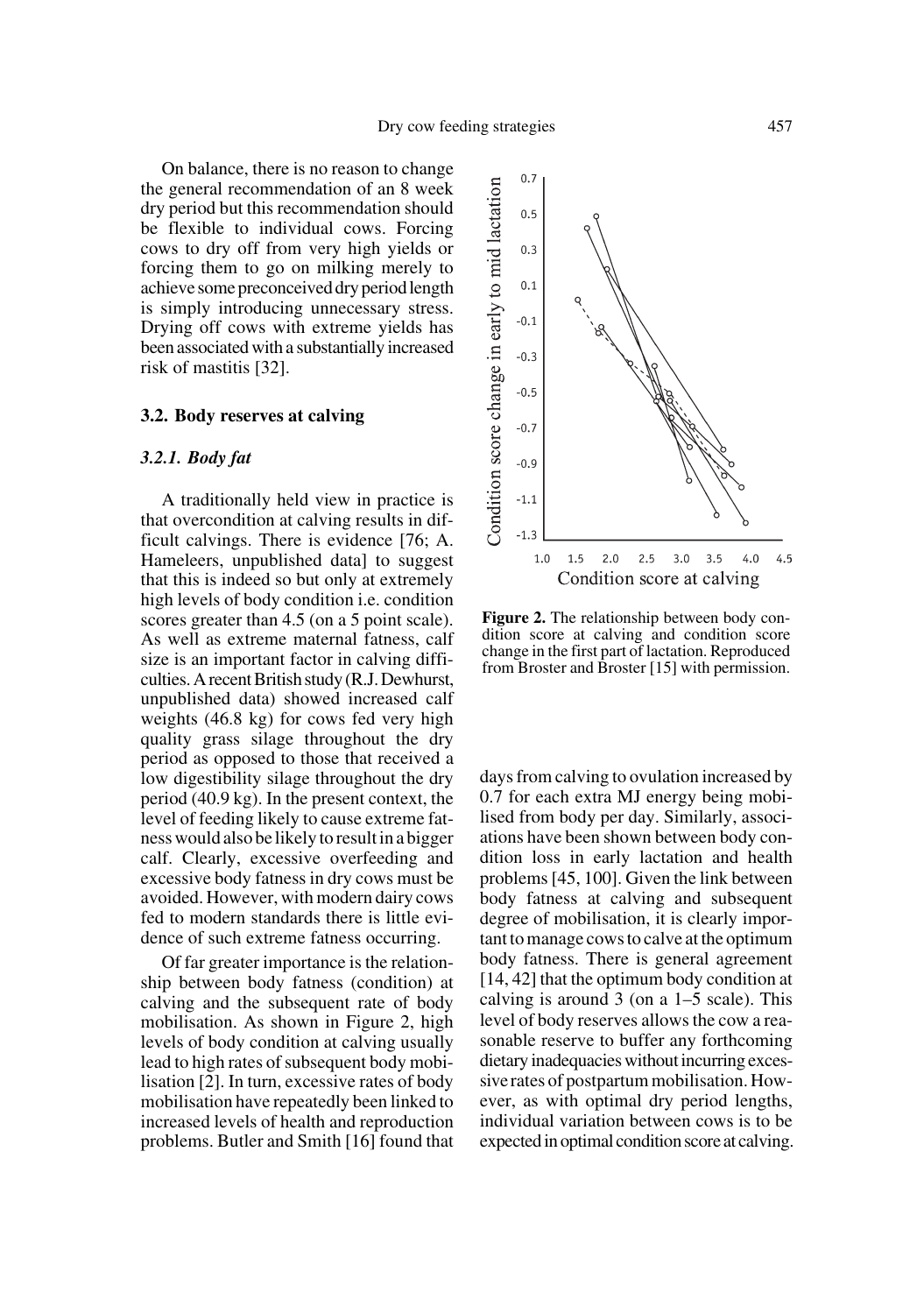The notion that feeding in the dry period can be used to markedly change body condition is an erroneous one. In practice, there is a strong correlation between body condition at drying off and at calving, for the majority of cows the difference between drying off and calving condition is within  $\pm$  0.5 units [77]. The length of the standard dry period (6–8 weeks) is such that achieving meaningful changes in body condition by feeding requires the use of extreme diets. In particular, attempting to drastically reduce the fatness of over-conditioned cows by severely restricting nutrient intake is a dangerous strategy. Such a strategy may ultimately impede mammary gland and ultimately foetal development, and will certainly cause excessive body mobilisation. Inclusion of barley straw in silage-based dry cow diets (at 40% of DM intake) led to the mobilisation of maternal body protein and reduced milk yields in the subsequent lactation [25, 83; R.J. Dewhurst, unpublished data]. Severe nutritional restriction should be avoided.

Management of feeding to achieve a desired level of body condition for calving should be considered well before the start of the dry period. In late lactation, cows have been shown to be resistant to dietary manipulation of their body reserves [62] therefore monitoring of body condition should be a process which occurs from the mid-lactation nadir onwards. This allows problems of overcondition to be avoided before they start. With regards to undercondition, that is, cows which are too thin, a useful strategy is to dry them off a week or two early [7]. This relieves these thin cows of the energy demands for milk and allows them more time to replenish reserves before the next lactation. In practice, the majority of cows will achieve their target calving condition score, without need for special nutritional intervention [36]. Cows that are already at their target calving condition score do not change condition score during the dry period under normal dry cow feeding conditions. Furthermore, cows that are thin at drying off have a tendency to gain condition whilst those that are very fat tend to lose condition during the dry period [7].

## *3.2.2. Body protein*

Feeding dry cow diets with a very low crude protein content (less than 12% of dry matter) leads to mobilisation of maternal protein in support of the development of the conceptus [83] and at these levels, performance in the next lactation is impaired [18, 25]. As with most ruminant experiments, it is difficult to distinguish the effects of 'energy' and 'protein' but it is likely that some of the detrimental effects of feeding generally very poor rations to dry cows are due to a deficit of protein. At the other extreme, we have shown that dry cows will accrete additional nitrogen in their bodies, when fed high protein diets [83].

At least 25% of body N can be mobilised in support of lactation [12]. Diets that do not allow the cow to replenish depleted body protein reserves might conceivably also be a problem for dry cows. Our own studies (using the total N balance technique, R.J. Dewhurst, unpublished data) with cows of moderate yield potential showed substantial mobilisation of body N in early lactation. However, even in high forage systems, the cows were back in positive N balance by mid-lactation. Thus, body protein reserves are probably of little consequence to most cows once lactation is established. However, in this study, those cows which produced more milk mobilised more body protein so it could be envisaged that the incidence of problems with depleted body reserves may be growing as genetic potential for milk production advances.

Results such as these from total nitrogen balance studies, describe changes in the whole animal and may conceal important changes at the organ and tissue levels. Furthermore, relatively little is known concerning amino acid requirements. Recent work [6] has demonstrated a net mobilisation of methionine from peripheral tissues, suggesting that methionine is a limiting amino acid in typical (US) diets fed in the late dry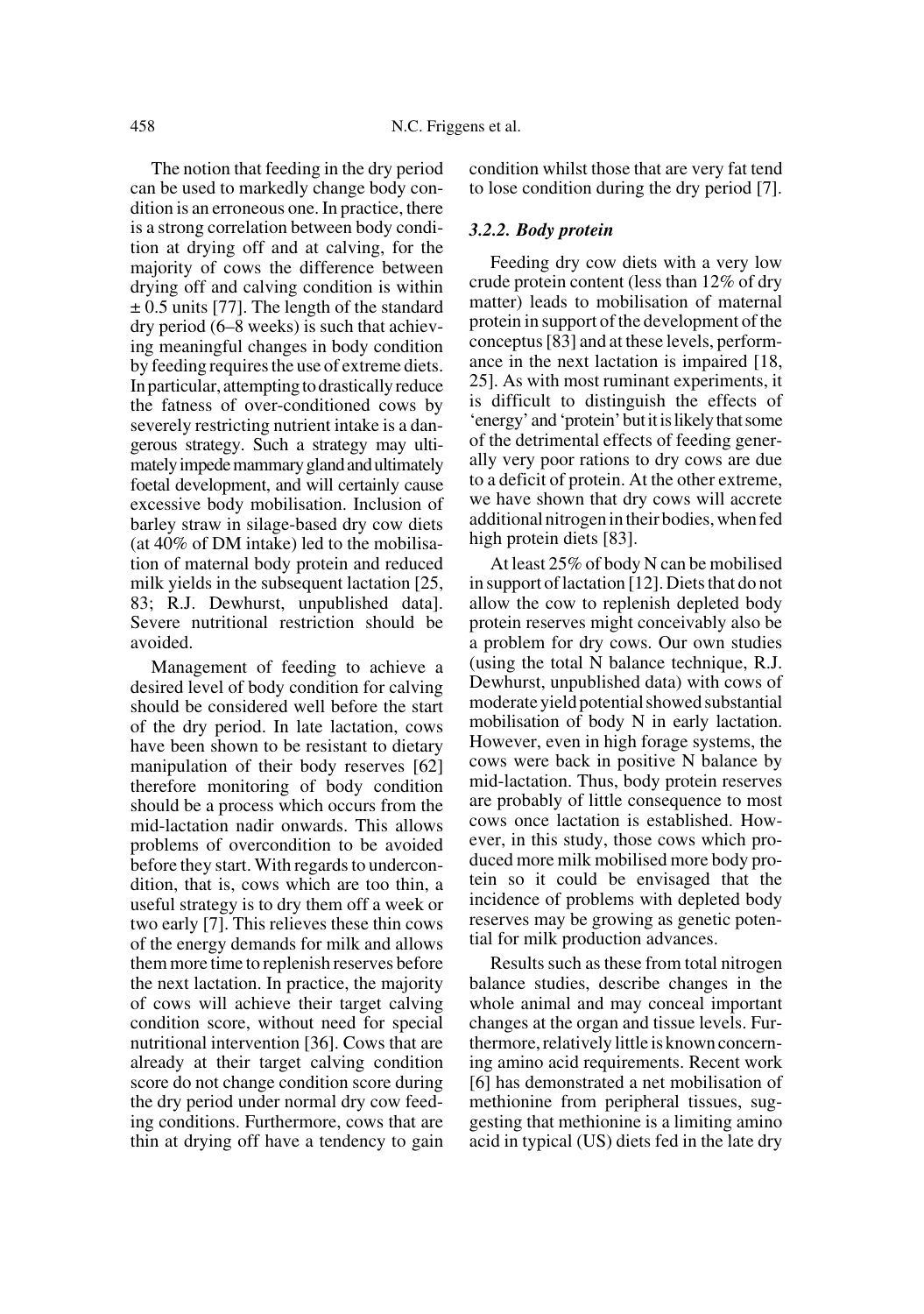period. At present, there is insufficient information at this level of detail to allow useful recommendations to be made about specific amino acids or for high protein feeding in the dry period. However, it is clear that dry cow rations should contain sufficient protein [e.g. 90] and low protein feeds should be avoided.

# **3.3. Parity**

There is increasing evidence that the dry period between first and second lactation needs to be considered as a special case, particularly when primiparous cows have calved at a young age. High rearing costs and short life-spans in the milking herd have led to a reduction of age at first calving. Although there are now clear strategies for rapid rearing of primiparous cows, avoiding adverse effects on mammary development [104], these animals are still well below mature size in the first lactation. The continued requirements of these animals for growth will influence nutrient requirements during the dry period that follows their first lactation.

Berg and Ekern [9] conducted an experiment over the first 2 lactations of Norwegian Red cows. They studied 4 treatment groups, a  $2 \times 2$  factorial arrangement of 'low' or 'high' levels of concentrates in the first and second lactations respectively. Despite giving the cows the opportunity to compensate by grazing them at pasture between lactations, there was a significant effect of underfeeding of primiparous cows carrying through into lower milk yields and milk protein concentrations in the second lactation.

Our own studies [26] have compared primiparous cows that calved for the first time at around 2-years with those that calved at around 3-years of age, or with older cows. Young primiparous cows that were underfed during the second gestation had reduced milk yields in the second lactation. Generous feeding of 2-year old primiparous cows in late lactation is a commonly advocated practice, with the objective of allowing these animals to grow. However, modern genotypes partition a large part of additional energy to milk production, even in late lactation [see also 62]. The dry period represents the only period when this can be avoided and animals complete their growth and replenish reserves. The experiment of Rémond et al. [98], discussed above showed that the omission of the dry period at the end of the first lactation had a substantial negative effect on subsequent yields of milk and milk solids, although milk fat and milk protein concentrations increased. As with the recommendations for achieving appropriate levels of body reserves at calving, success in avoiding problems with the first dry period depends on an early start to monitoring body condition and weight gain of primiparous cows accompanied by generous feeding when necessary.

# **4. STRATEGIES TO PRIME THE DRY COW FOR LACTATION**

In this section the various strategies that have been proposed for improving lactational performance or reducing health problems in the subsequent lactation are discussed. In addition to the strategies discussed below, there are at least two other strategies which for lack of a sufficient literature base are not discussed. These are pre-milking of dry cows [see 54] and manipulating photoperiod [see 80].

## **4.1. Strategies to decrease body mobilisation**

The basis for these strategies is the observation that cows usually start to mobilise body reserves towards the end of the dry period. There is a concomitant decline in intake through the dry period [3, 55, 115]. This dip in intake continues into the first week after calving [10, 49]. Such a dip in intake seems counter-intuitive when seen in relation to the increasing energy and nutrient requirements through the dry period and early lactation [8]. Consequently, it has been proposed that the energy content of dairy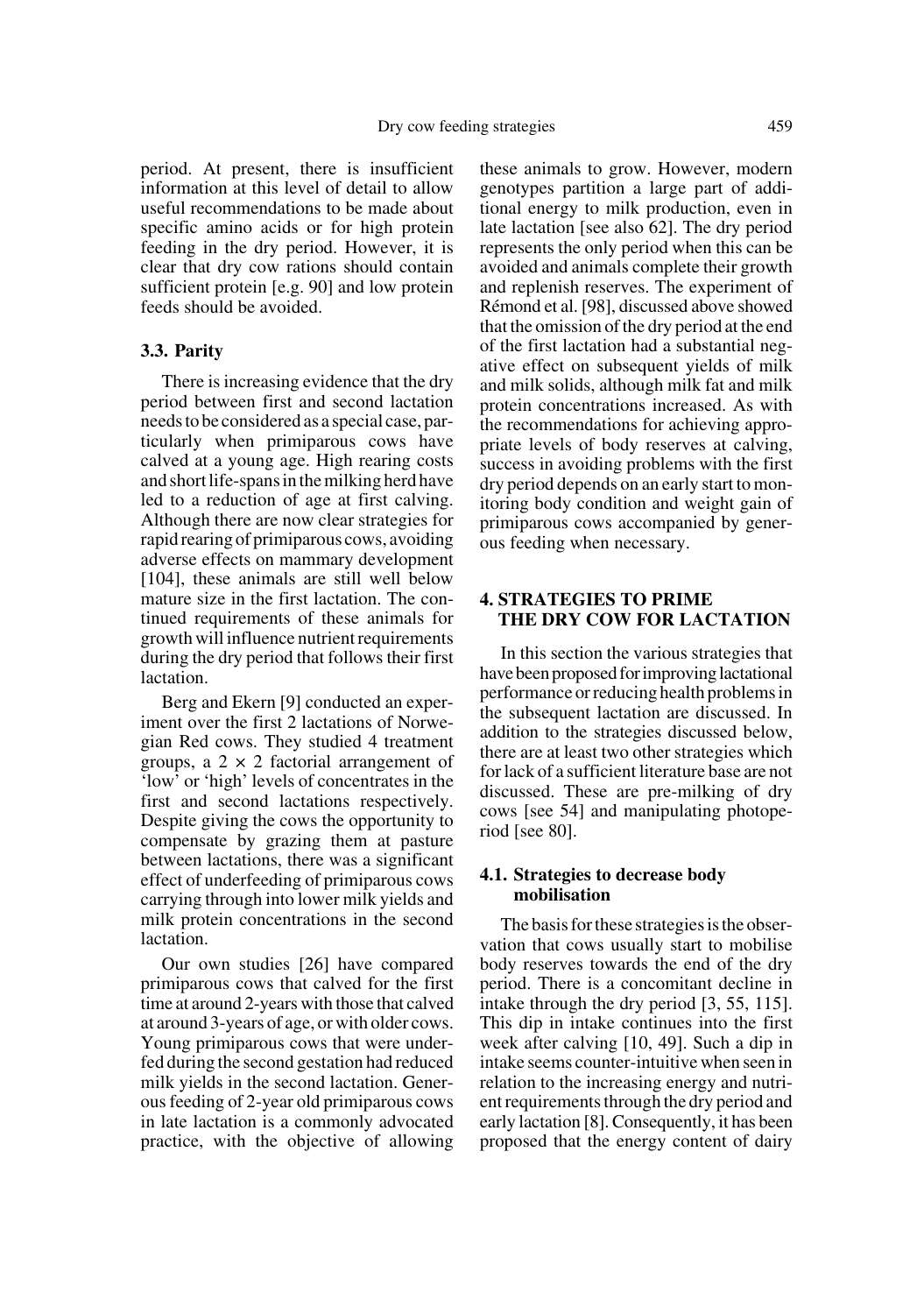| Table I. Summary of reported results concerning starch rich feeding in the dry period. Each different |  |
|-------------------------------------------------------------------------------------------------------|--|
| letter indicates a particular study <sup>a</sup> , underlining indicates a strong effect.             |  |

| Effect                                                    | Yes     | No    | Unclear <sup>b</sup> |
|-----------------------------------------------------------|---------|-------|----------------------|
| Increased energy intake in the dry period                 | abcdefg |       | h                    |
| Increased milk yield and intake in lactation <sup>c</sup> |         | bcdef | agh                  |
| Increased insulin in lactation <sup>c</sup>               | bf      | a     | cdegh                |
| Decreased blood NEFA in lactation <sup>c</sup>            | acf     | de    | bgh                  |
| Decreased liver fat in lactation <sup>c</sup>             | e       | bh    | acdfg                |

<sup>a</sup> The studies, with the number of cows and days from calving at the start of the treatment given in parentheses, were: a = Kunz et al., 1995 (25, 70); b = Grum et al., 1996 (30, 60); c = Minor et al., 1998 (75, 19); d = Dann et al., 1999 (65, 28); e = Vandehaar et al., 1999 (80, 25); f = Holcomb et al., 2001 (41, 28); g = Rabelo et al., 2001 (9, 97); h = Smith et al., 2003 (74, 21).

b Unclear or not reported.

c The lactation referred to is the first part of the subsequent lactation (see individual studies for the length of the recording period in lactation).

cow rations should be increased in the latter part of the dry period to counteract the dip in intake and thus decrease body mobilisation [53]. This is sometimes referred to as steaming-up and typically consists of increasing the non-fibrous carbohydrate content of the ration. As shown in Table I, there have been a number of studies that have investigated this dry cow feeding strategy [e.g. 22, 50, 57, 70, 81, 93, 115]. These studies all report a positive effect on *dry period* energy intakes of increasing the energy density of the ration (Tab. I).

One of the benefits proposed for high starch feeding in the dry period is that it may reduce body fat mobilisation by the following postulated mechanism. High levels of non-structural carbohydrate, in the ration are expected to result in an increased production of propionate by the rumen. High starch feeding reduces rumen pH, inhibits fibre digesting microbes and hence fibre digestion and microbial protein synthesis in the rumen. This increased propionate is absorbed and metabolised by the liver to glucose which triggers an insulin response [61]. One of the targets of insulin is adipose tissue. The classic effect of insulin on fat metabolism is to inhibit the release of fatty acids from adipose tissue [19]. Thus it has been postulated that high energy feeding would act as a brake on body fat mobilisation [81]. Minor and co-workers found, on average, a significant decrease in the blood concentration of non-esterified fatty acids (NEFA) with high starch feeding over the period –19 to +60 days from calving. However, immediately after calving there was little difference between treatments in blood NEFA and no significant difference in energy balance at any time. A summary of the reported effects of high starch feeding on NEFA concentrations in blood and liver is shown in Table I. Some studies with high starch prepartum feeds have found lower levels of NEFA in blood after calving when compared to low starch controls [57, 70, 81]. Others have found no effect [22, 105, 115]. The same appears to be true for liver fat content [50, 105, 115]. Through the periparturient period there are concerted changes in the endocrine control of the cows internal environment which include down regulation of sensitivity to insulin [see 61]. During this period, the classic effects of insulin are probably of much reduced importance. Furthermore, recent work at Foulum has shown that insulin infusion in lactating cows can depress the capacity of the liver to process fatty acids [4]. Thus high starch feeding in the dry period does not, in general, appear to be useful in the context of reducing body mobilisation immediately post-partum.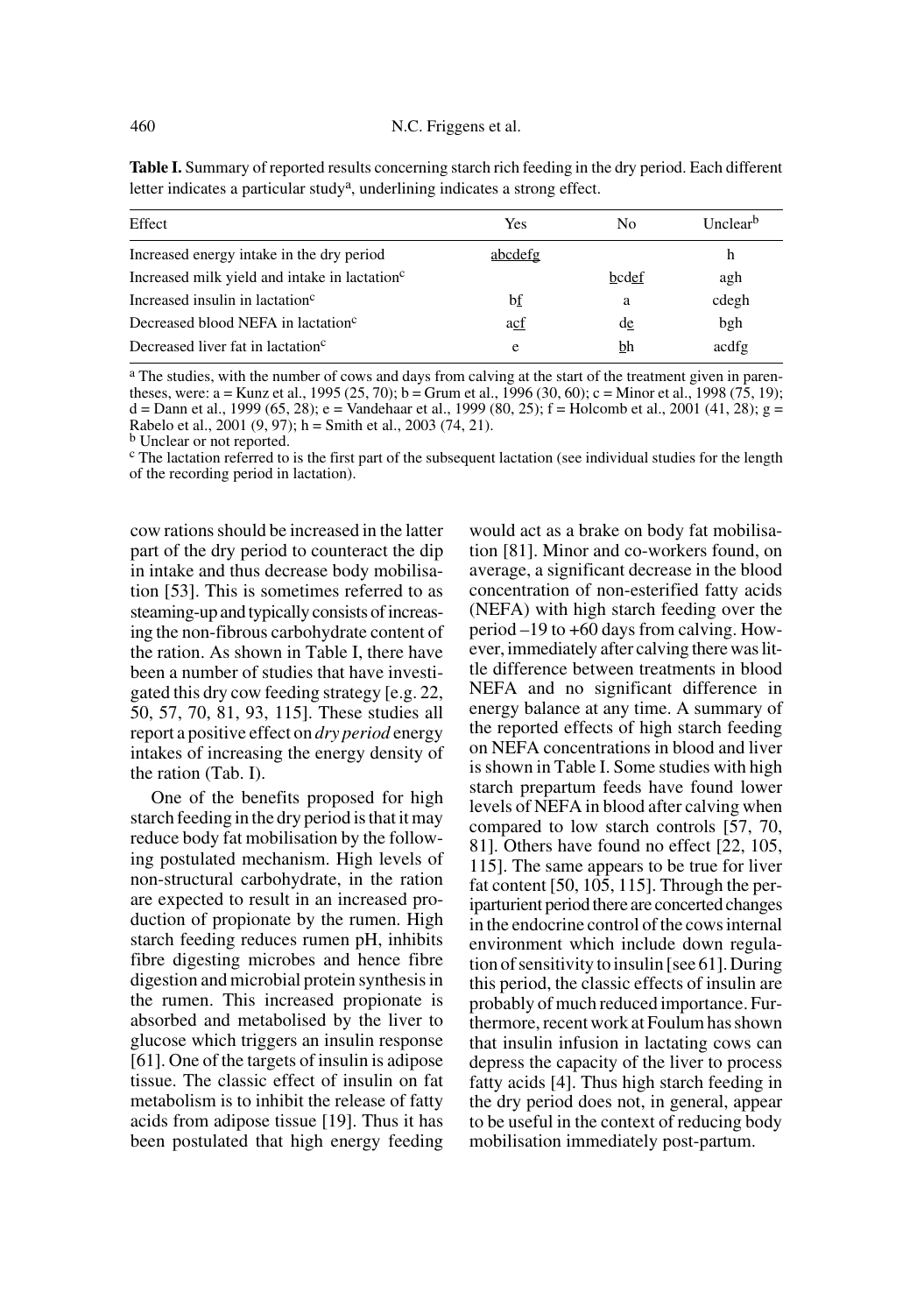

**Figure 3.** Changes in body fatness through the lactation cycle. Data of Nielsen et al. [86].

What is striking is that the majority of these experiments failed to find any effect of prepartum diet energy density on postpartum intake and milk production (Tab. I). Furthermore, in those experiments where the *average* level of dry period intake has been successfully increased, there is still a subsequent dip in intake in the days immediately prior to calving which is often more pronounced for the high energy fed cows such that at calving their intake is the same as that of lower energy fed controls [55, 57]. This strongly suggests that the dip in intake, and the concomitant body mobilisation, is not due to poor feeding management. Indeed, force-feeding cows (through a rumen fistula) to abolish the dip in intake during the dry period simply exacerbated the dip in intake after the force-feeding period was over [10].

There is good evidence to indicate that the peripartum dip in intake is a natural phenomenon common to the vast majority of mammals which results from the cow having a drive to mobilise her body reserves at this time [63]. The notion of a cow having a drive to mobilise at a particular time in her reproductive cycle is derived from considerations of genetic potential. It is well established that the milk production of a properly fed cow is a consequence of her genetic potential to produce milk, and that potential milk yield changes with time through lactation. There are also good evolutionary grounds [116] for assuming that cows have a potential or target level of body lipid which changes with time through lactation [37]. From these considerations, it is relatively easy to build up a picture of optimum levels of body lipid reserves changing throughout the reproductive cycle (see Fig. 3 and [39]). This picture is what is observed in the vast majority of mammals including dairy cows.

The practical consequence of this is that *normal* levels of body mobilisation in the periparturient period are perfectly natural and are no cause for concern [63]. Furthermore, because the cow has a high priority to mobilise in the peripartum period, increased ration energy density in the dry period will not eliminate this mobilisation [39]. Indeed, there is no decent evidence of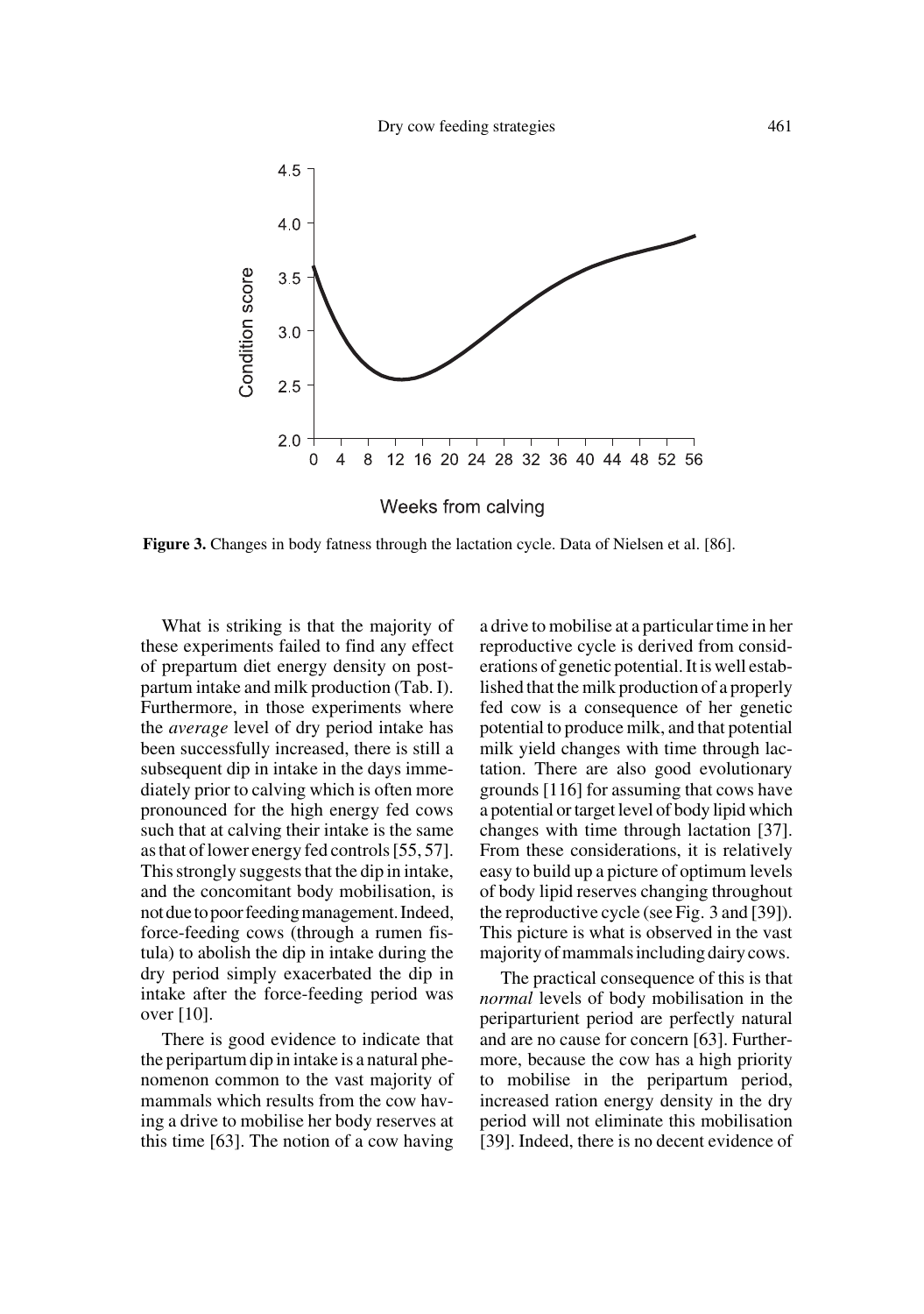any *direct* benefit of providing additional energy or protein over that supplied by an adequate dry cow ration [1].

In summary, the available evidence suggests that high starch feeding in the dry period does not, in general, appear to be useful in the context of reducing body mobilisation immediately post-partum, nor does it increase either intake or milk yield postpartum. Furthermore, there is increasing evidence that high starch feeding in the dry period is contrary to the normal, natural, changes in the cow's physiology and intake during the transition from pregnancy to lactation.

# **4.2. Strategies to prime for body mobilisation**

Accepting that the cow will mobilise body reserves, and that the rate of body mobilisation will accelerate rapidly around calving, has resulted in a strategy based on physiological knowledge but taking a radically different approach to that described above. This is targeted at priming the cow to better deal with the increased concentrations of fatty acids in the blood postpartum by provoking an increase in circulating fatty acids in the late dry period.

In brief, relative to other species, the cow has a limited capacity to process fatty acids in the liver. When the uptake of fatty acids by the liver exceeds the livers' capacity to process them, these fatty acids are stored as fat in the liver. High levels of fat in the liver, called fatty liver syndrome, have been linked to impaired liver function and increased risk of ketosis [51]. However, it is likely that the capacity of the liver to process fatty acids is enhanced by exposure to increased concentrations of fatty acids in the blood. The reviews of Drackley [29, 30] elaborate this in greater detail and are recommended to those interested in this issue. Feeding a high fat ration in the dry period is a strategy to increase circulating levels of fatty acids thus attempting to pre-adapt the cows' liver to cope with increased fatty acids.

Grum and co-workers [50] fed a high fat diet (6.5% added liquid fat) from drying off until 7 days before expected calving. They also included a high starch and a control treatment. The high fat treatment significantly increased blood levels of NEFA during the dry period. Immediately after calving the lipid content of the livers of the high fat group was less than half that of the other two treatments (Fig. 4). It appears that elevated blood NEFA in the dry period primed the liver to cope with the increased mobilisation in early lactation. In terms of postpartum intake, milk production and body condition, there were no significant differences between the control and fat fed groups. On the basis of these results it is tempting to conclude that fat feeding in the dry period is a desirable strategy. However, including fat in the dry period diet also caused a significant decrease in dry period DM intake relative to the control, and a 10% lower energy intake. Although the elevated blood NEFA probably originated from the mobilisation of adipose tissue [50], it is not clear from this study what caused the elevated blood NEFA, the high fat content of the diet or the reduced energy intake. However, this group [28] carried out a follow up experiment to distinguish between these two possible effectors. Both reducing intake (to 80% of requirements) and including fat in the diet (under both ad libitum and restricted feeding) increased NEFA in the blood prepartum and resulted in lower liver lipid content postpartum. The effects of fat inclusion were smaller but additive to those of reduced intake. Recently, the results from additional studies support the finding that preventing excessive nutrient intake in the dry period has favourable effects on liver function and fat accumulation [21, 72].

The evidence that increased mobilisation of body lipid reserves primes the capacity of the liver to cope with circulating fatty acids must not be seen as an incitement to promote excessive mobilisation of body lipid. Fatty liver, ketosis and a multitude of other metabolic disorders in the post-partum cow are all predisposed by excessive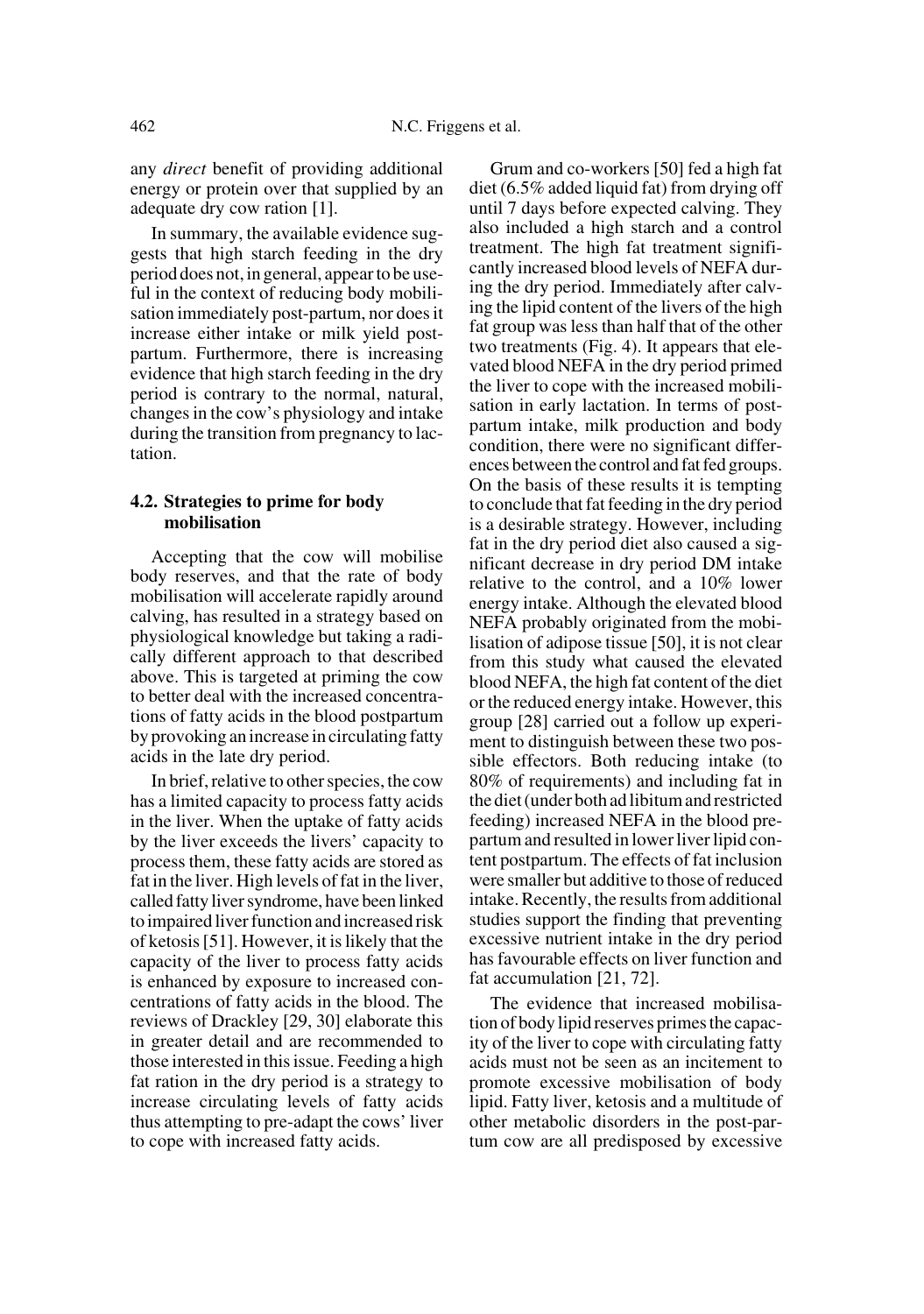

**Figure 4.** The effect of fat rich feeding in the dry period on liver fat content. Redrawn from Grum et al. [50] with permission.

mobilisation of body reserves [29, 45, 51, 67]. Reproductive performance is also impaired by excessive lipid mobilisation [16, 37]. Excessive body lipid mobilisation after calving is, without doubt, to be avoided. What the evidence in this section suggests is that *moderate* mobilisation prior to calving is beneficial.

To summarise, a feeding strategy in the dry period which elevates fatty acid levels in the blood appears to have beneficial effects on the livers' capacity to process the increased amounts of fatty acid arising from body mobilisation in early lactation. This can be achieved in a number of ways. Restricting access to the energy rich component of the diet or feeding relatively high fibre i.e., low energy, rations will facilitate an early, and measured, start to mobilisation of the cow's own lipid reserves. Obviously, care must be taken to ensure that only a moderate increase in mobilisation occurs. Supplementation of the dry cow ration with fat will also increase circulating fatty acid levels. In contrast, supplementing basal dry cow rations with high starch feeds will, if anything, block this. Interestingly, the original proponent of "steaming up", who described the purpose of steaming up as "the idea is not to get cows fat but to get them as fit as fire", used palm kernel cake [13]. Palm kernel cake has a high content of fat and the majority of its carbohydrate is fibre rather than starch.

#### **4.3. Strategies to prime the rumen for increased intake**

It has been known for a number of years that the gastrointestinal system is capable of adapting to changes in the animal's age, physiological stage, feed level, feed composition, and partly to feeding management. In this section, we describe strategies in the dry period that have been postulated to increase the intake capacity of the rumen in the following lactation. The main focus of this section is on adaptations of the rumen epithelium, additionally rumen volume and adaptation of the microbial turnover are briefly discussed.

#### *4.3.1. Rumen epithelium*

Absorption of volatile fatty acids (VFA) takes place across the rumen epithelium.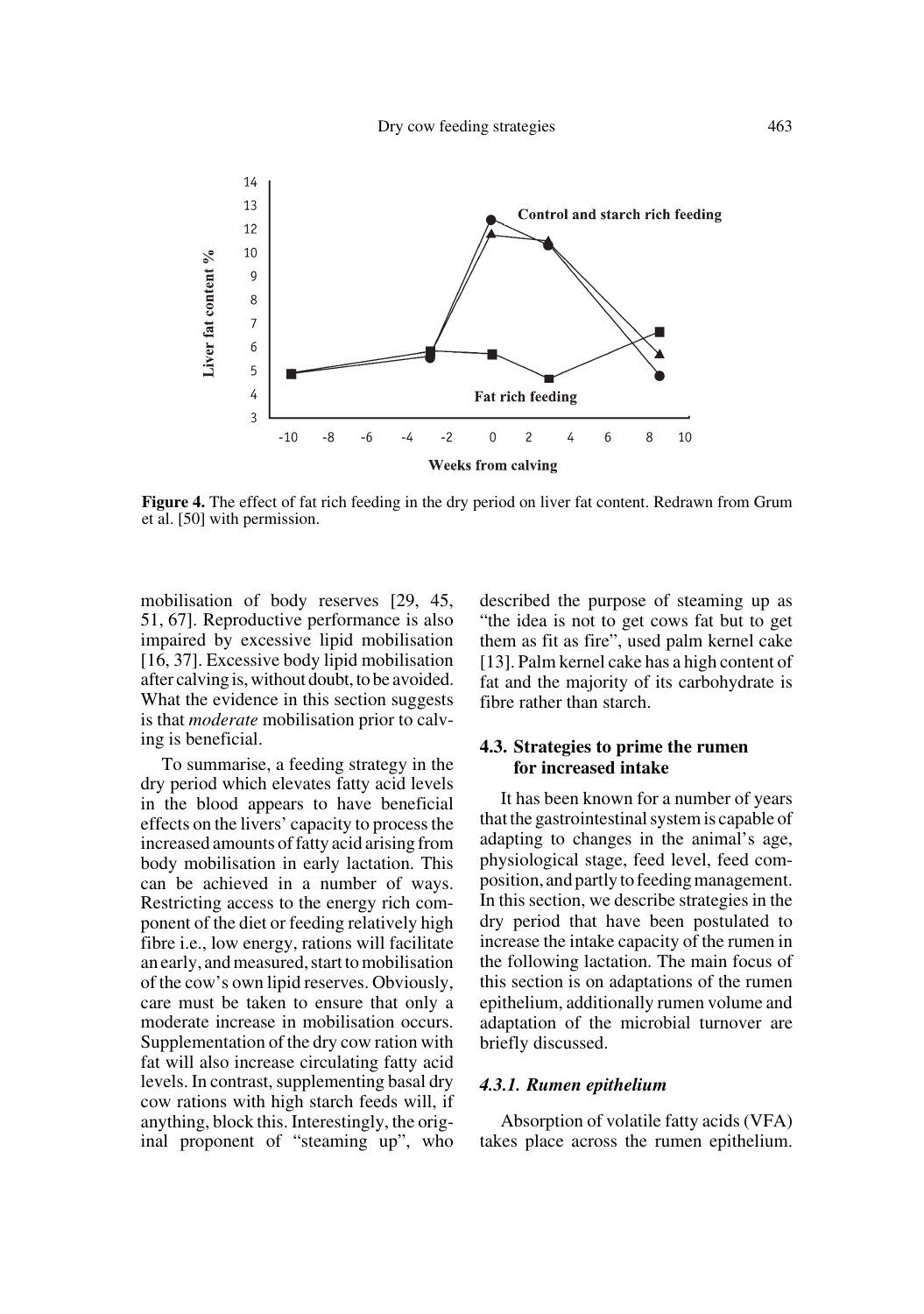Feeding induced adaptations of rumen epithelium growth are largely due to propionate and butyrate in the rumen fluid [34, 35, 41, 68, 85, 101]. In the 1980's, German and Israeli scientists [27, 71, 78] showed that a reduction takes place in the surface area of the rumen papillae due to reduced feed intake in the dry period, and that this reduction could partly be prevented by giving an energy-rich lactation feed throughout the dry period. This was proposed as a beneficial strategy because an increased area of rumen papillae results in an increased VFA absorption capacity through the rumen wall [33, 56, 78], which in principle should result in a reduced risk of accumulating VFA in the rumen and thus reduce the risk of acidosis.

Based on the above, it has been postulated that the lower VFA absorption capacity in the rumen in early lactation was a contributory cause of a lower feed intake capacity in the periparturient period [89]. In order to improve the absorption capacity of VFA in the rumen in early lactation, a special dry cow feeding strategy called "acid load" was suggested in Denmark. "Acid load" was presented as 4 kg of rolled barley (or other feed rich in starch) at the morning feeding and 3.5–4.7 kg of silage DM at the afternoon feeding for the last 4 weeks of the dry period. Sehested et al. [103] found that cows subjected to "acid load" feeding had an increased in vitro capacity for the transport of butyrate over the rumen epithelium indicating that the "acid load" could result in an increased rumen capacity for VFA absorption. However, Andersen et al. [5] showed that the "acid load" clearly resulted in an increased production of propionate and butyrate in the rumen fluid but found no increase in the rumen papillae area or other signs of increased growth of the rumen epithelium at calving, and cows subjected to the "acid load" feeding had a quicker and larger drop in rumen pH after a feeding on days 8 and 28 postpartum. The conclusion is therefore that the "acid load" does not contribute significantly to a better rumen environment or an increased feed intake

capacity in early lactation. These conclusions are moreover supported by recent results [60, 93].

# *4.3.2. Microbial adaptation*

Adaptations of the microbial turnover in the rumen have also been widely discussed in the literature. It is a general assumption that the microorganisms in the rumen need up to several weeks to adapt to lactation feed at the start of a new lactation [47, 88], and these assumptions have primarily arisen from extreme feeding studies with steers. However, studies using sheep have shown that a gradual change in feeding from small to high amounts of concentrate does not affect the microbial flora significantly 1 and 7 days after a change in feeding [75]. In dairy cows, Friggens et al. [38] and Andersen et al. [3] have shown that large changes in the concentrate:roughage ratio, both in mid-lactation and at calving, resulted in a decrease in feed intake for only two days or no decrease at all. The quantitative importance of the adaptation of the microorganisms to a change in feeding in the periparturient period thus seems to be less important than previously believed, although conclusive evidence is lacking. However, it is not only the microorganisms of the rumen that have to adapt to changes in the periparturient period [61]. Sudden changes in feeding with significant changes in feed components (e.g. grass silage to corn silage) close to calving (especially in early lactation) should still be regarded as inappropriate for the digestion as well as for the metabolism of the cow.

#### *4.3.3. Rumen volume*

The possibility to adapt rumen volume to an increased intake capacity in the periparturient period has been discussed in the literature although only a few studies have dealt with this subject. Based on the results and discussions from Strudsholm et al. [107] and Dewhurst et al. [24], the conclusion seems to be that the possibility of adapting the rumen volume to an increased feed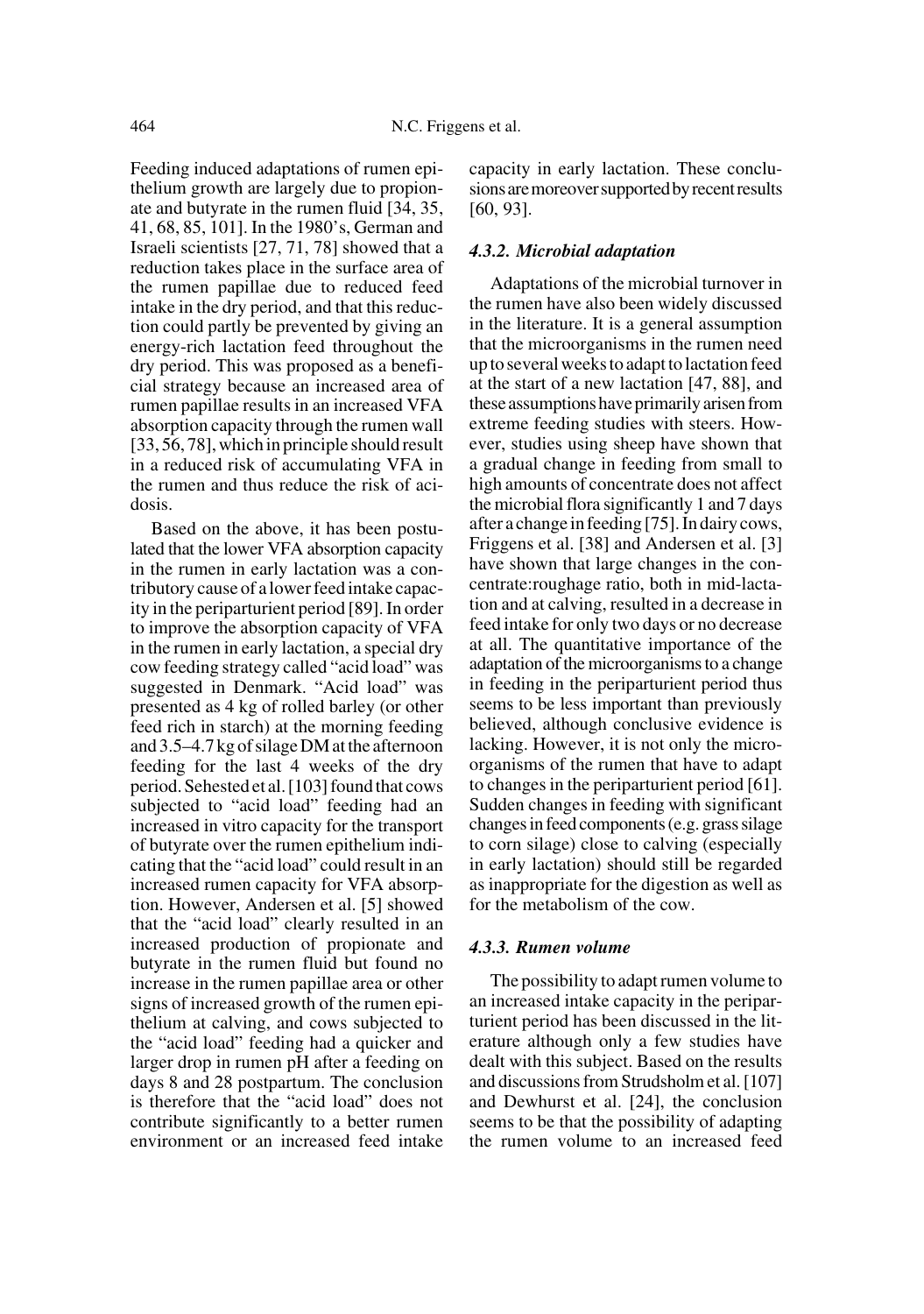

**Figure 5.** The effect of different levels of protein feeding in the dry period on subsequent milk protein content and feed intake. The results are shown as a response relative to control treatments. Based on treatment means taken from [20, 23, 40, 43, 44, 64–66, 74, 82, 87, 112].

intake is much more limited than previously believed. Indeed, physical regulation of feed intake in early lactation where rumen volume is a constituent factor is considered to be less important than previously believed [61].

In summary, feeding strategies in the dry period designed to prime the rumen for increased intake immediately after calving appear to offer, at best, rather modest benefits. Whilst it is generally agreed that it is beneficial to adapt dry cows to their lactation feed this process should be seen in the broader terms of reducing stress around calving and not just for any specific effects on stimulating postpartum intake.

## **4.4. Strategies to prime for milk protein production**

Feeding supplemental protein during the dry period has been advocated as a means to increase milk protein production in the subsequent lactation. A number of potential mechanisms by which this may occur have been proposed. These include augmenting or sparing maternal protein reserves, improving rumen function, causing endocrine and metabolic changes. Some studies [82, 84, 109, 114] have demonstrated increased milk yields or milk protein % in response to the feeding of additional undegradable dietary protein during the dry period. Other studies have shown no effects [25; R.J. Dewhurst, unpublished data, 92, 115, 119] or a negative effect on milk production and milk protein % [49]. When considered purely at the level of responses in milk yield it is difficult to make sense of the available literature. These apparently contradictory results strongly suggest that supplemental protein may have indirect as well as direct effects and that the relative size of these effects depends upon other factors (such as the basal diet, type and digestibility of forage/silage, etc.).

Whatever direct effects there may be, a likely indirect effect would be the effect of supplemental protein on intake. Indeed, there appears to be a relationship across experiments between the postpartum response in milk protein % and the postpartum response in intake (Fig. 5). It is well documented that supplemental protein improves the digestibility of poor forages, however, this does not adequately explain the fact that the effects of supplementing dry cow rations persist for up to 7 weeks into lactation [49]. It seems likely that this effect relates mainly to effects on body condition score at calving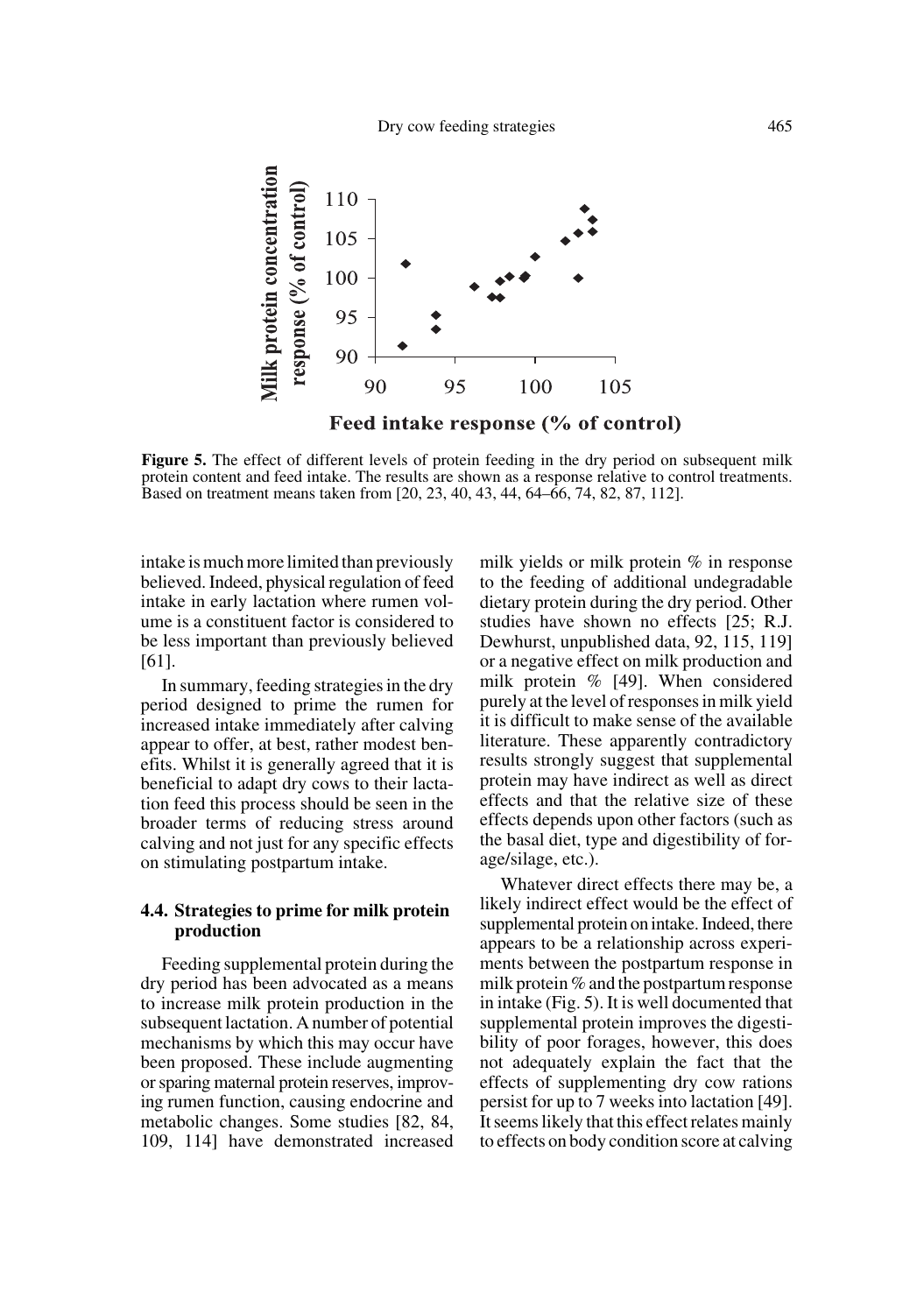and, consequently, energy mobilisation in early lactation (Fig. 2). The improved digestibility of high protein dry cow rations may allow these cows to eat more and thus be in better condition at calving [e.g. 25]. All other things being equal, cows that are fatter at calving have lower intakes [15] and therefore correspondingly lower milk protein concentrations (Fig. 5).

Responses in intake do not account for all the variation in milk protein response (Fig. 5) suggesting that in some cases a direct response occurs. It may be that there is some carryover effect of feeding high protein dry cow rations on the efficiency of rumen microbial protein synthesis that contributes to absorbable amino acids and this effect may reflect on milk protein yield. It may also be that the size of body protein reserves has a direct effect on milk protein content, since a large proportion of the carbon skeletons in milk protein come from body reserves, rather than directly from the diet [118].

In summary, responses to protein supplementation in the dry period have been found to be rather variable. In the absence of definitive studies, feeding protein above requirements in the dry period is not recommended. Whilst there may be positive effects on milk protein, there is a potential for causing an increase in the number of overconditioned cows at calving and thus increased health and reproduction problems (see Sect. 3.2). There is also the danger of a negative effect on reproduction due to higher circulating urea levels [94].

# **4.5. Strategies of adapting for mobilisation and calcium absorption**

Mineral nutrition, especially calcium, of the periparturient cow has been the subject of a considerable number of studies. Within the confines of the present review, this section can only provide a brief overview of this topic. A number of reviews focusing solely on minerals are available [e.g. 46, 59, 79, 111].

The turnover of minerals and trace elements is closely related to protein turnover. The need for minerals and trace elements depends on body size (maintenance) and production. For a cow in the dry and periparturient period, this means pregnancy and lactation. In the dry period, the development of the foetus, uterus, placenta, and amniotic fluid enters the last, accelerating, phase. Figure 6 shows the relationship between foetal growth and accumulation of selected minerals.

Generally, the mineral requirements of the cow are supplied by the natural mineral content of the feed, possibly supplemented with small amounts of inorganic minerals. Also in feeding, the general rule applies that the mineral content follows the protein content. When using extreme feed rations, such as very large proportions of straw (low protein content), mineral nutrition should be given special attention. The dry cow strategy of a reduced feed allocation thus results in a lower mineral supply from the feed.

Calcium plays an important part in the dry as well as the periparturient period which is partly due to the very considerable amount of calcium necessary for the initial milk production (colostrum contains approx. 2.3 g Ca per litre [58]). Colostrum production begins 1–2 days prepartum. This means a greater need for calcium – a drain from the cow's body to the milk in the udder – in this period. The initial milk production is normally reflected in the cow's pool of available calcium as the blood calcium drops in the periparturient period. These two conditions are shown in Figure 7. Furthermore, an acute calcium deficiency at calving will cause milk fever (parturient hypocalcaemia), a condition that has great consequences for the health of the cow and can be fatal [47, 91].

The pool of calcium available to the cow – and consequently the amount used for the milk production – is the sum of the absorption of calcium from the intestines and a certain mobilisation from the bone deposits. To prevent problems with the calcium supply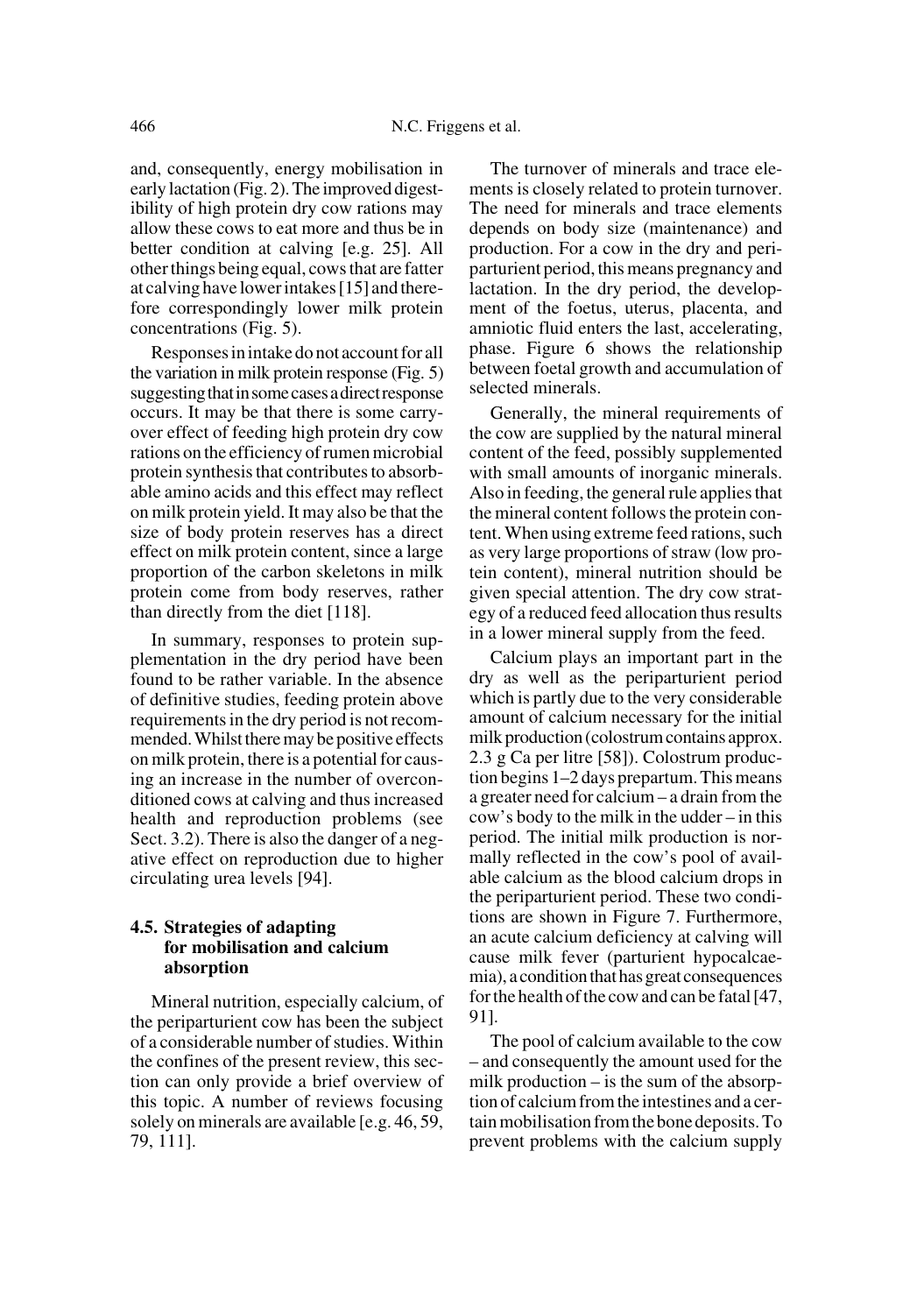

**Figure 6.** The relationship between mineral accumulation and growth in single (circles) or twin (squares) lamb foetuses (after Grace et al. [48]).

at the onset of lactation and considering the disease milk fever, two feeding strategies have been used in the dry period:

- I. The "Anion-cation principle" is aimed at causing the systemic acidification of the organism via a changed balance between anions and cations in the feed and thus increase the resorption of calcium from the bones [11, 99].
- II. The "Low calcium principle" (low calcium intake via the feed) is aimed at affecting the calcium absorption in the intestines and the mobilisation mechanism by under-supplying the organism for a period [73, 117].

The philosophy behind the "low calcium principle" is based on the fact that there is a homeostatic regulation of calcium absorption. When the feed is rich in calcium (compared to the physiological needs of the cow), only a small part of this calcium will be absorbed across the intestinal tissue. Conversely, when there is only a small amount of calcium in the feed, the cow will absorb a relatively larger amount of this calcium. The active agents in this regulation are the hormone PTH (parathyroid hormone), metabolites of vitamin D (particularly 1.25  $(OH)_2 D_3$ ), and calcium-binding proteins in the intestinal cells (CaBP). When the calcium level in the bloodstream is low, PTH,  $1.25 \text{ (OH)}_2 \text{ D}_3$ , and CaBP are produced in the organism, and together they promote the absorption of calcium from the intestines, mobilise calcium from the bones, and reduce the calcium loss via the urine, i.e. increase the calcium level in the body. Conversely, a "sufficient" calcium level will reduce the production of the regulating factors, so that the level of these declines, and consequently the calcium-mobilising mechanisms will be down regulated.

In practice, the "low calcium principle" prescribes low calcium intake in the dry period (as low as possible) and an escalation 1–2 days before calving. The low level in the dry period is supposed to ensure an increased production of PTH,  $1.25$  (OH)<sub>2</sub>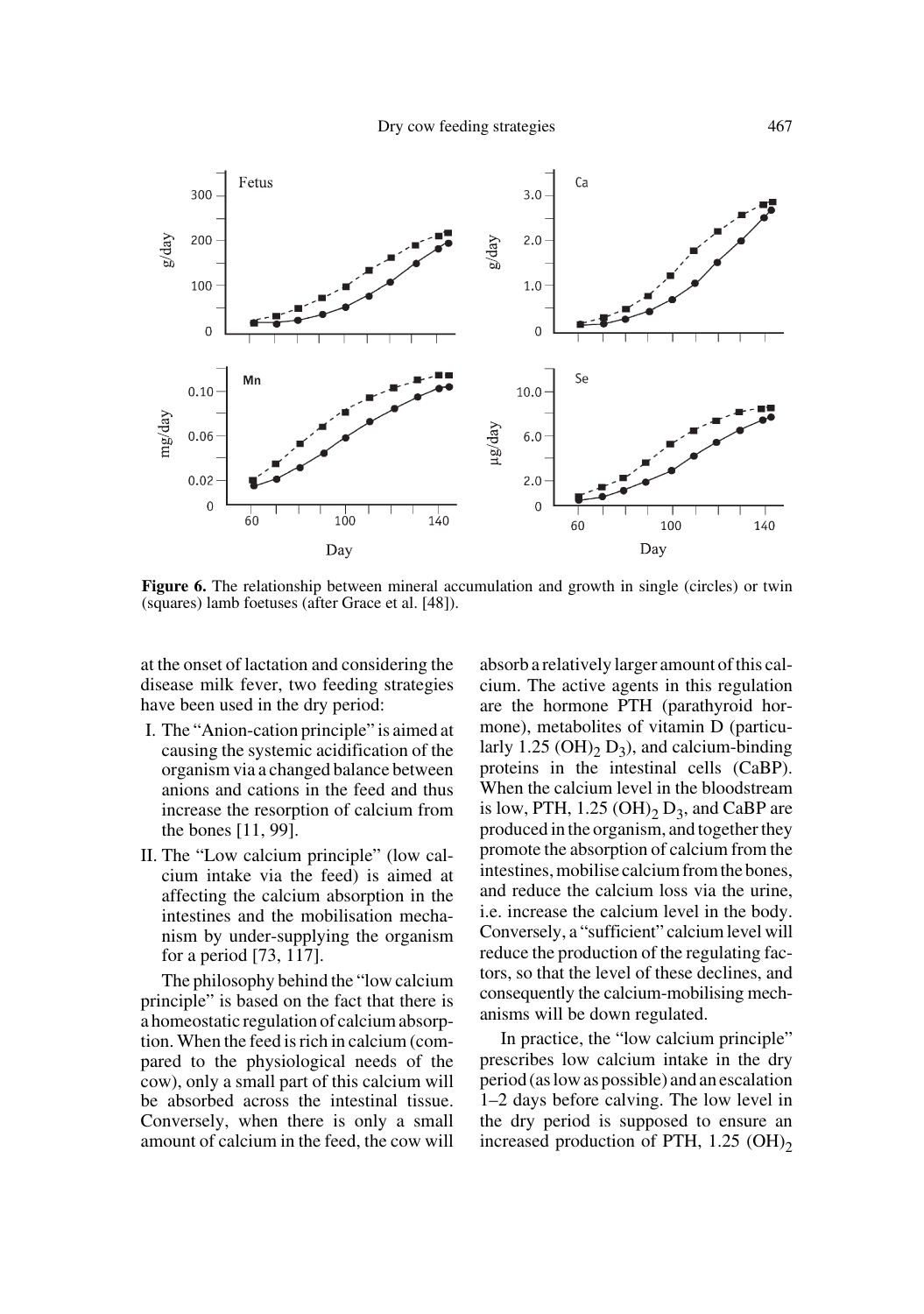

**Figure 7.** The cow's calcium requirements and plasma calcium concentration around calving (after Pickard [91]).

D3, and CaBP, i.e. an increased "absorption potential", while the escalation in feed calcium immediately before calving is supposed to ensure the animal's increased need for calcium in this period (see Fig. 7), before the body's down-regulation of PTH, 1.25  $(OH)$ <sub>2</sub>, and CaBP sets in [91].

Danish norms recommend approx. 24 g of Ca per day in the beginning of the dry period (cow of 600 kg) and an increase to approx. 33 g of Ca per day for the last 3 weeks. While the theoretical value of the "low calcium principle" is not in dispute, there is disagreement as to the practicability because, in practice, it is very difficult to limit the calcium intake to levels low enough to be considered physiologically active. Even a very controlled allocation of feeds (based on calcium content) – in an otherwise healthy and nutritious dry cow feed mixture – will often contain 40–50 g of calcium per day. Thus the question is whether there is any point in feeding "as low calcium as possible", or whether all calcium levels above a certain value "are equally good". There are keen advocates of both views, but true, unambiguous documentation does not seem to exist. Most studies indicate, however, that a low calcium allocation in the dry period reduces the frequency of milk fever [59].

Realizing that it is difficult to practice the "low calcium principle", a Danish research group has introduced the idea of supplementing the feed with (chemical) calcium binders in the dry period. Preliminary results suggest this may be feasible, since the animals' blood calcium does not drop dramatically at calving [110].

To summarise, the onset of lactation is a very big challenge for the cow's calcium metabolism. The strategies currently advocated, however, are not to prepare the cow for the challenge by building up the storage of calcium via dry cow feeding but rather to prime the cow to be better able to regulate uptake and mobilisation of the calcium in the critical days around calving. Both strategies, the "anion-cation principle" and the "low calcium principle" demand a calculated and continuous effort in connection with the dry cow feeding. The use of lactation feeds in the late dry period without prior adjustment of their mineral contents is clearly not recommended.

## **5. CONCLUSION**

An important aim of dry cow feeding strategies is to prepare the cow for the subsequent lactation. In addition to feeding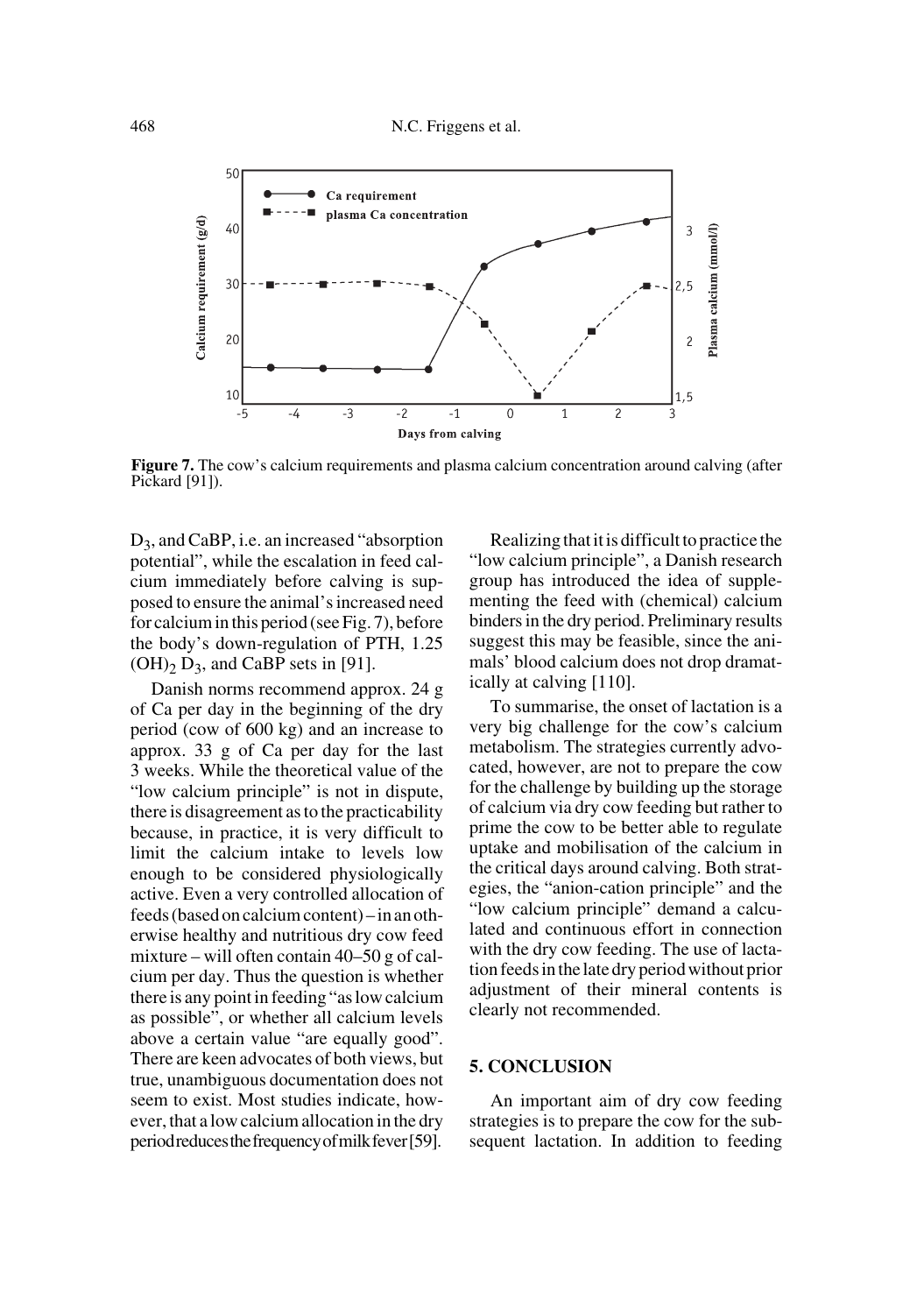strategies, consideration of the length of the dry period and the cows' body condition are important for problem-free milk production. Amongst the different feeding strategies currently proposed, the one that makes most biological sense and is increasingly producing favourable results in practice is the strategy to prime the cow for the increased body mobilisation that occurs in early lactation. This can be achieved by provoking a moderate energy deficit in the late dry period to facilitate an early, and measured, start to mobilisation of reserves. (This has also been achieved by feeding diets with an increased fat content.) Such a feeding strategy is in harmony with the cow's transition to an increased mobilisation of reserves at this stage of the lactation/reproductive cycle. In fact, attempts to counteract this effect and increase the supply of fermentable energy during this period have generally not benefited subsequent performance and have, in some cases, been shown to increase the incidence of metabolic disorders.

# **REFERENCES**

- [1] Aaes O., Andersen J.B., Ingvartsen K.L., Energiniveau og fodringsstrategi til køer i goldperioden. 1. Virkning på mælkeproduktion, foderoptagelse, tilvækst og sundhed i tidlig laktation, in: Forskningsrapport fra Statens Husdyrbrugsforsøg 22, Federiksberg Bogtrykkeri, Denmark, 1994, pp. 1–22.
- [2] Agenäs S., Burstedt E., Holtenius K., Effects of feeding intensity during the dry period. 1. feed intake, body weight and milk production, J. Dairy Sci. 86 (2003) 870–882.
- [3] Andersen J.B., Friggens N.C., Larsen T., Ingvartsen K.L., Effekten af energikoncentration i foderet og malkningsfrekvens hos malkekøer i tidlig laktation: Foderoptagelse, mælkeproduktion og mobilisering, Danmarks Jordbrugs Forskning, Forskningscenter Foulum, DJF rapport No. 22, 2001, 38 p.
- [4] Andersen J.B., Mashed D.G., Larsen T., Nielsen M.O., Ingvartsen K.L., Effects of hyperinsulinaemia under euglycaemic condition on liver fat metabolism in dairy cows in early and mid-lactation, J. Vet. Med. A 49 (2002) 65–71.
- [5] Andersen J.B., Sehested J., Ingvartsen K.L., Effect of dry cow feeding strategy on rumen pH, concentration of VFA and rumen epithelium development, Acta Agr. Scand. A-An. 49 (1999) 149–155.
- [6] Bach A., Huntington G.B., Stern M.D., Response of nitrogen metabolism in periparturient dairy cows to methionine supplementation, J. Anim. Sci. 78 (2000) 742–749.
- [7] Bar D., Implementation of a body condition scoring program, Dansk Kvægfagdyrlægers Årsmøde, 25 Oktober 2001, 2001, pp. 4.1– 4.6.
- [8] Bell A.W., Regulation of organic nutrient metabolism during transition from late pregnancy to early lactation, J. Anim. Sci. 73 (1995) 2804–2819.
- [9] Berg J., Ekern A., Long-term effects of concentrate level in dairy cows, Acta Agr. Scand. A-An. 43 (1993) 35–43.
- [10] Bertics S.J., Grummer R.R., Cadorniga-Valino C., Stoddard E.E., Effects of prepartum dry matter intake on liver triglyceride concentration and early lactation, J. Dairy Sci. 75 (1992) 1914–1922.
- [11] Block E., Manipulating dietary anions and cations for prepartum dairy cows to reduce incidence of milk fever, J. Dairy Sci. 67 (1984) 2939–2948.
- [12] Botts R.L., Hemken R.W., Bull L.S., Protein reserves in the lactating dairy cow, J. Dairy Sci. 62 (1979) 433–440.
- [13] Boutflour R., The high yielding dairy cow, Crosby Lockwood & Son Ltd., 1967, pp. 1– 160.
- [14] Brand A., Noordhuizen J.P.T.M., Schukken Y.H., Herd health and production management in dairy practice, Wageningen Pers, 1996.
- [15] Broster W.H., Broster V.J., Body score of dairy cows, J. Dairy Res. 65 (1998) 155–173.
- [16] Butler W.R., Smith R.D., Interrelationships between energy balance and postpartum reproductive function in dairy cattle, J. Dairy Sci. 72 (1989) 767–783.
- [17] Capuco A.V., Akers R.M., Mammary involution in dairy animals, J. Mammary Gland Biol. 4 (1999) 137–144.
- [18] Chew B.P., Murdock R.R., Riley R.E., Hillers J.K., Influence of prepartum dietary crude protein on growth hormone, insulin, reproduction and lactation, J. Dairy Sci. 67 (1984) 270–275.
- [19] Chilliard Y., Ferlay A., Faulconnier Y., Bonnet M., Rouel J., Bocquier F., Adipose tissue metabolism and its role in adaptations to undernutrition in ruminants, Proc. Nutr. Soc. 59 (2000) 127–134.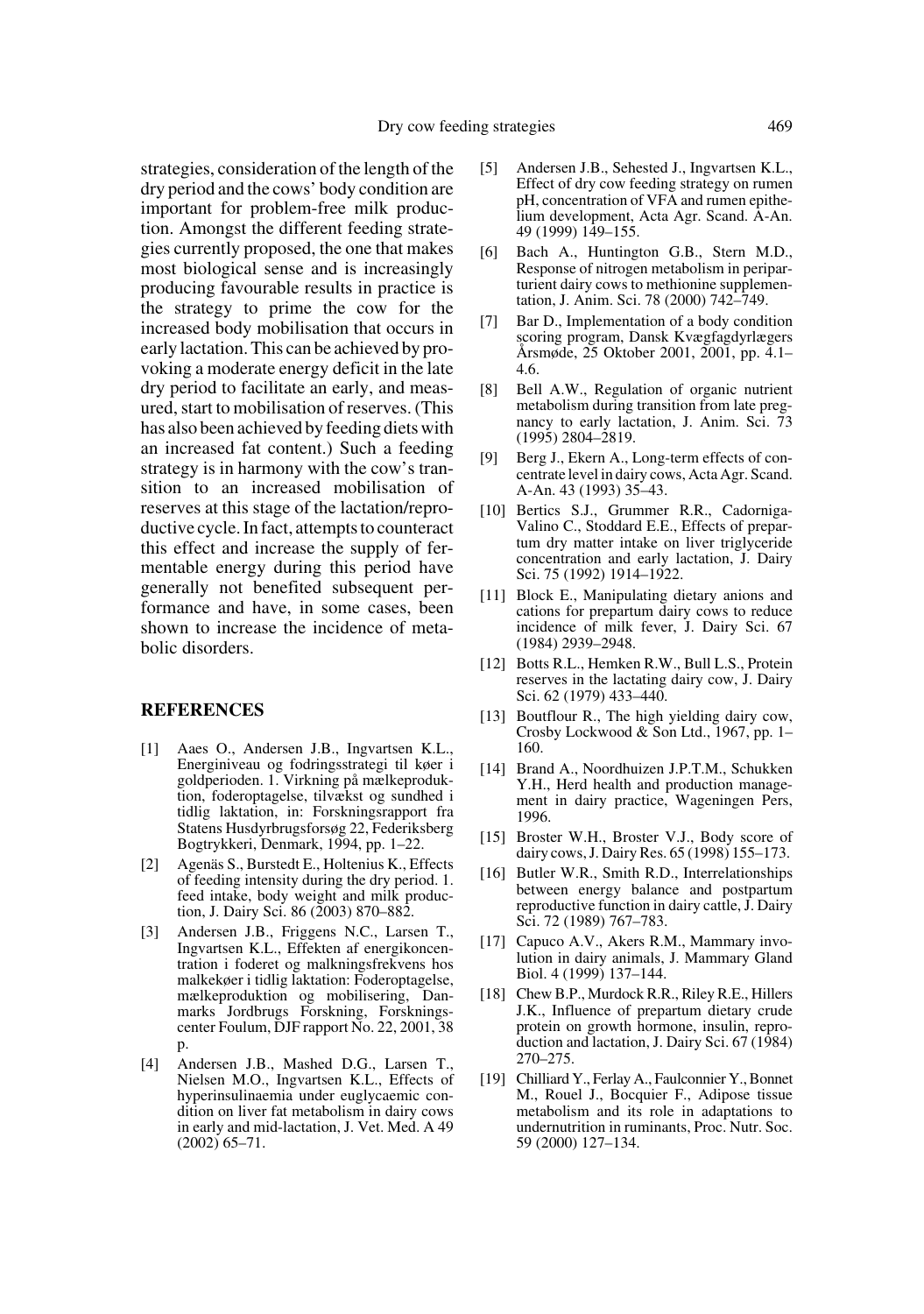- [20] Cowan R.T., Reid G.W., Greenhalgh J.F.D., Tait C.A.G., Effects of feeding level in late pregnancy and dietary protein concentration during early lactation on food intake, milk yield, liveweight change and nitrogen balance of cows, J. Dairy Res. 48 (1981) 201– 212.
- [21] Dann H.M., Litherland N.B., Underwood J.P., Bionaz M., Drackley J.K., Prepartum nutrient intake has minimal effects on postpartum dry matter intake, serum nonesterified fatty acids, liver lipid and glycogen contents, and milk yield, J. Dairy Sci. 86 (Suppl. 1) (2003) 106.
- [22] Dann H.M., Varga G.A., Putnam D.E., Improving energy supply to late gestation and early postpartum dairy cows, J. Dairy Sci. 82 (1999) 1765–1778.
- [23] Davenport D.G., Rakes A.H., Effects of prepartum feeding level and body condition on the postpartum performance of dairy cows, J. Dairy Sci. 52 (1969) 1037–1043.
- [24] Dewhurst R.J., Aston K., Fisher W.J., Evans R.T., Dhanoa M.S., McAllan A.B., Comparison of energy and protein sources offered at low levels in grass-silage-based diets for dairy cows, Anim. Sci. 68 (1999) 789–799.
- [25] Dewhurst R.J., Moorby J.M., Dhanoa M.S., Evans R.T., Fisher W.J., Effects of altering energy and protein supply to dairy cows during the dry period. 1. Intake, body condition, and milk production, J. Dairy Sci. 83 (2000) 1782–1794.
- [26] Dewhurst R.J., Moorby J.M., Dhanoa M.S., Fisher W.J., Effects of level of concentrate feeding during the second gestation of Holstein-Friesian dairy cows. 1. Feed intake and milk production, J. Dairy Sci. 85 (2002) 169– 177.
- [27] Dirksen G., Liebich H.G., Brosi G., Hagemeister H., Mayer E., Resorption von Kurzkettigen Fettsäuren aus dem Pansen des Rindes in Abhängigkeit von der Schleimhautstruktur: II. Funktionelle Befunde, Proc. XIII World Buiatrics Congress, Durban, 1984, pp. 629–633.
- [28] Douglas G.N., Drackley J.K., Overton T.R., Bateman H.G., Lipid metabolism and production by Holstein cows fed control or high fat diets at restricted or ad libitum, J. Dairy Sci. 81 (Suppl. 1) (1998) 295.
- [29] Drackley J.K., Biology of dairy cows during the transition period: the final frontier? J. Dairy Sci. 82 (1999) 2259–2273.
- [30] Drackley J.K., Overton T.R., Douglas G.N., Adaptations of glucose and long-chain fatty acid metabolism in liver of dairy cows during the periparturient period, J. Dairy Sci. 84 (Suppl. E) (2001) E100–E112.
- [31] Enevoldsen C., Sammenhænge mellem goldperiode og sundhed samt produktion efter kælvning med udgangspunkt i danske og israelske data, Danske Kvægfagdyrlægers Årsmøde 2000, Hotel Munkebjerg, Vejle, 2000, pp. 1–29.
- [32] Enevoldsen C., Sørensen J.T., Effects of dry period length on clinical mastitis and other major clinical health disorders, J. Dairy Sci. 75 (1992) 1007–1014.
- [33] Fell B.F., Weekes T.E.C., Food intake as a mediator of adaptation in the ruminal epithelium, in: McDonald I.W., Warner A.C.I. (Eds.), Digestion and metabolism in the ruminant, The University of New England Publishing Unit, 1975, pp. 101–118.
- [34] Flatt W.P., Warner R.G., Loosli J.K., Influence of purified materials on the development of the ruminant stomach, J. Dairy Sci. 41 (1958) 1593–1600.
- [35] Flatt W.P., Warner R.G., Loosli J.K., Evaluation of several techniques used in the study of developing rumen function, Cornell University, Memoir 361, 1959, pp. 3–31.
- [36] Friggens N.C., Huldets betydning for produktion og reproduction, Boologisk Selskabs Seminar, Sept. 16–17, 1999, pp. 55–62.
- [37] Friggens N.C., Body lipid reserves and the reproductive cycle: towards a better understanding, Livest. Prod. Sci. 83 (2003) 209– 226.
- [38] Friggens N.C., Emmans G.C., Kyriazakis I., Oldham J.D., Lewis M., Feed intake relative to stage of lactation for dairy cows consuming total mixed diets with a high or low ration of concentrate to forage, J. Dairy Sci. 81 (1998) 2228–2239.
- [39] Friggens N.C., Ingvartsen K.L., Emmans G.C., Prediction of body lipid change in pregnancy and lactation, J. Dairy Sci. 87 (2004) 988–1000.
- [40] Fronk T.J., Shultz L.H., Hardie A.R., Effect of dry period overconditioning on subsequent metabolic disorders and performance of dairy cows, J. Dairy Sci. 63 (1980) 1080– 1090.
- [41] Gàlfi P., Neogrady S., Sakata T., Effects of volatile fatty acids on the epithelial cell proliferation of the digestive tract and its hormonal mediation, in: Tsuda T., Sasaki Y., Kawashima R. (Eds.), Physiological aspects of digestion and metabolism in ruminants, Proc. Seventh Int. Symp. on Ruminant Physiology, 1991, pp. 49–59.
- [42] Garnsworthy P.C., The effect of energy reserves at calving on performance of dairy cows, in: Garnsworthy P.C. (Ed.), Nutrition and lactation in the dairy cow, Butterworths, 1988, pp. 157–170.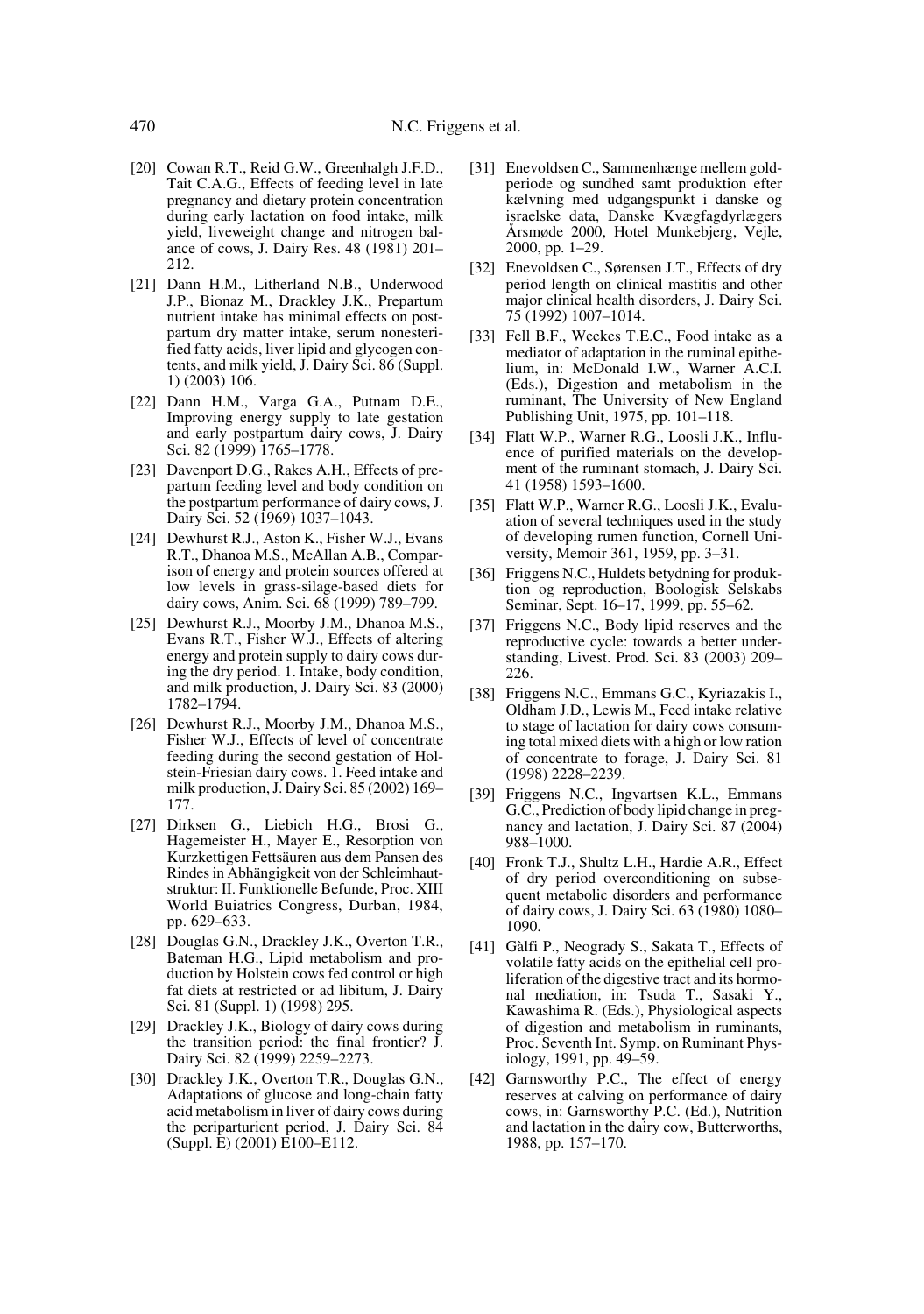- [43] Garnsworthy P.C., Huggett C.D., The influence of the fat concentration of the diet on the response by dairy cows to body condition at calving, Anim. Prod. 54 (1992) 7–13.
- [44] Garnsworthy P.C., Jones G.P., The influence of body condition at calving and dietary protein supply on voluntary food intake and performance, Anim. Prod. 44 (1987) 347–353.
- [45] Gearhart M.A., Curtis C.R., Erb H.N., Smith R.D., Sniffen C.J., Chase L.E., Cooper M.D., Relationship of changes in condition score to cow health in Holsteins, J. Dairy Sci. 73 (1990) 3132–3140.
- [46] Goff J.P., Treatment of calcium, phosphorus, and magnesium balance disorders, Vet. Clin. N. Am.-Food A. Practice 15 (1999) 619–631.
- [47] Goff J.P., Horst R.L., Physiological changes at parturition and their relationship to metabolic disorders, J. Dairy Sci. 80 (1997) 1260– 1268.
- [48] Grace N.D., Watkinson J.H., Martinson P., Accumulation of minerals by the foetus(es) and conceptus of single- and twin-bearing ewes, New Zeal. J. Agr. Res. 29 (1996) 207– 222.
- [49] Greenfield R.B., Cecava M.J., Johnson T.R., Donkin S.S., Impact of dietary protein amount and rumen undegradability on intake, peripartum liver triglyceride, plasma metabolites, and milk production in transition dairy cattle, J. Dairy Sci. 83 (2000) 703–710.
- [50] Grum D.E., Drackley J.K., Younker R.S., LaCount D.W., Veenhuizen J.J., Nutrition during the dry period and hepatic lipid metabolism of periparturient dairy cows, J. Dairy Sci. 79 (1996) 1850–1864.
- [51] Grummer R.R., Etiology of lipid-related metabolic disorders in periparturient dairy cows, J. Dairy Sci. 76 (1993) 3882–3896.
- [52] Grummer R.R., Impact of changes in organic nutrient metabolism on feeding the transition dairy cow, J. Anim. Sci. 73 (1995) 2820– 2833.
- [53] Grummer R.R., Transition cow energy, protein nutrition examined, Feedstuffs 14th Sept. 1998, pp. 11–23.
- [54] Grummer R.R., Bertics S.J., Hackbart R.A., Effects of prepartum milking on dry matter intake, liver triglyceride, and plasma constituents, J. Dairy Sci. 83 (2000) 60–61.
- [55] Grummer R.R., Hoffman P.C., Luck M.L., Bertics S.J., Effect of prepartum and postpartum dietary energy on growth and lactation of primiparous cows, J. Dairy Sci. 78 (1995) 172–180.
- [56] Hinders R.G., Owen F.G., Relation of ruminal parakeratosis development to volatile fatty acid absorption, J. Dairy Sci. 48 (1965) 1069–1073.
- [57] Holcomb C.S., Van Horn H.H., Head H.H., Hall M.B., Wilcox C.J., Effects of prepartum dry matter intake and forage percentage on postpartum performance of lactating dairy cows, J. Dairy Sci. 84 (2001) 2051–2058.
- [58] Horst R.L., Goff J.P., Reinhardt T.A., Buxton D.R., Strategies for preventing milk fever in dairy cattle, J. Dairy Sci. 80 (1997) 1269– 1280.
- [59] Houe H., Østergaard S., Thilsing-Hansen T., Jørgensen R.J., Larsen T., Sørensen J.T., Agger J.F., Blom J.Y., Milk fever and subclinical hypocalcaemia – an evaluation of parameters on incidence risk, diagnosis, risk factors and biological effects as input for a decision support system for disease control, Acta Vet. Scand. 42 (2001) 1–29.
- [60] Ingvartsen K.L., Aaes O., Andersen J.B., Effects of pattern of concentrate allocation in the dry period and early lactation on feed intake and lactational performance in dairy cows, Livest. Prod. Sci. 71 (2001) 207–221.
- [61] Ingvartsen K.L., Andersen J.B., Integration of metabolism and intake regulation: a review focusing on periparturient animals, J. Dairy Sci. 83 (2000) 1573–1597.
- [62] Ingvartsen K.L., Danfær A., Andersen P.H., Foldager J., Prepartum feeding of dairy cattle: a review of the effect on periparturient metabolism, feed intake, production and health, Stocarstvo 50 (1996) 401–409.
- [63] Ingvartsen K.L., Friggens N.C., Faverdin P. Food intake regulation in late pregnancy and early lactation, in: Oldham J.D., Simm G., Groen A.F., Nielsen B.L., Pryce J.E., Lawrence T.L.J. (Eds.), Metabolic stress in dairy cows, BSAS Occasional Publication 24, Edinburgh, Scotland, 1999, pp. 37–54.
- [64] Jaquette R.D., Rakes A.H., Croom W.J., Effect of body condition and protein on milk fat depression in early lactation in dairy cows, J. Dairy Sci. 71 (1988) 2123–2134.
- [65] Jones G.P., Garnsworthy P.C., The effects of body condition at calving and dietary protein content on dry-matter intake and performance in lactating cows given diets of low energy content, Anim. Prod. 47 (1988) 321–333.
- [66] Jones G.P., Garnsworthy P.C., The effects of dietary energy content on the response of dairy cows to body condition at calving, Anim. Prod. 49 (1989) 183–191.
- [67] Jorritsma R., Jorritsma H., Schukken Y.H., Wentink G.H., Relationships between fatty liver and fertility and some periparturient diseases in commercial Dutch dairy herds, Theriogenology 54 (2000) 1065–1074.
- [68] Kauffold P., Voigt J., Herrendörfer G., Untersuchungen über den Einfluss von Ernährungsfaktoren aud die Pansenschleimhaut, Arch. Tierernährung 27 (1977) 201–211.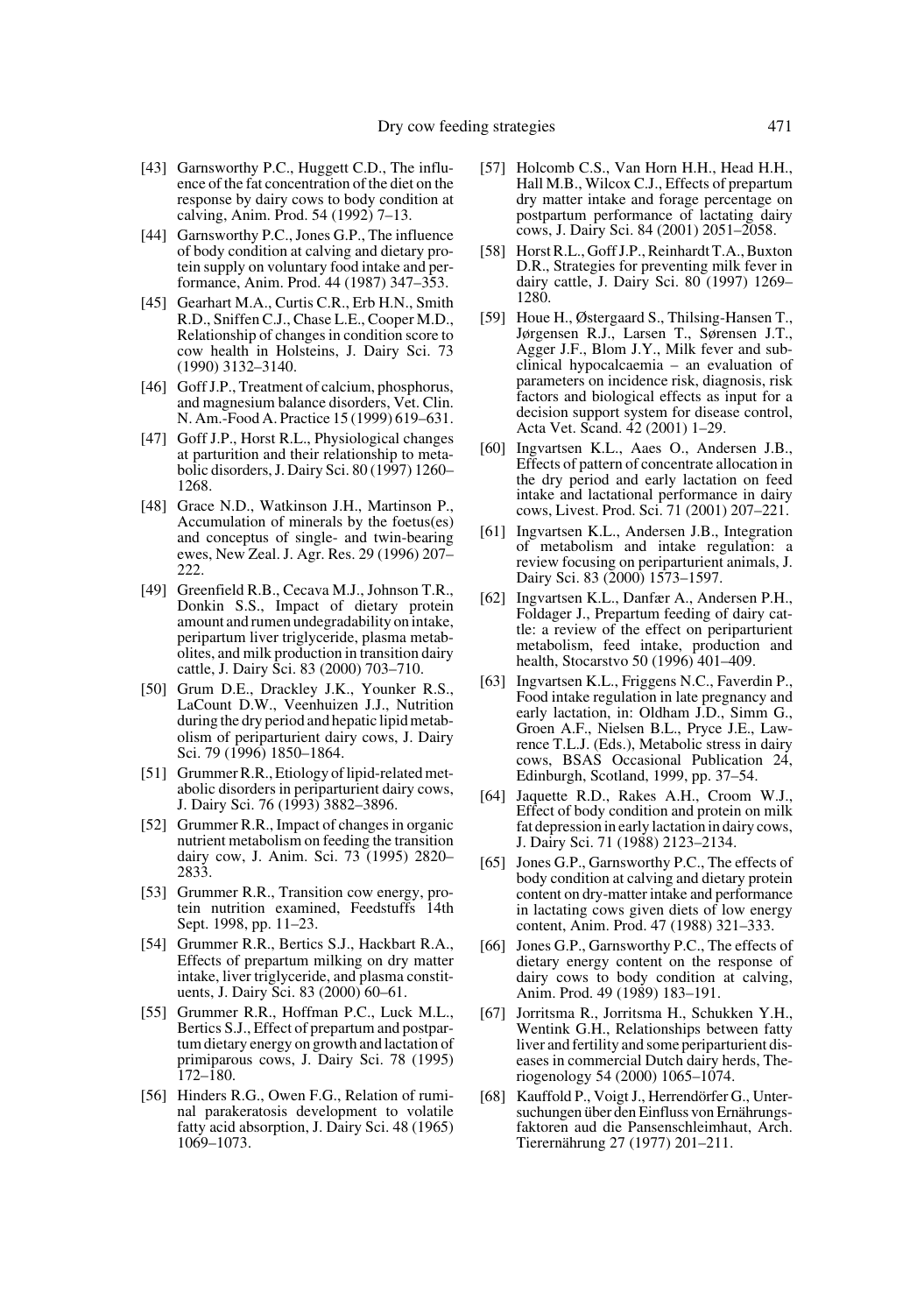- [69] Kjeldsen A.M., Goldperioder under fire-fem uger giver store tab i ydelse. MåndesMagasinet Kvæg 10, 2003 Oct. 14, København, Denmark, Dansk Landbrugs Medier, 2003, pp. 8–9.
- [70] Kunz P.L., Blum J.W., Hart I.C., Bickell H., Landis J., Effects of different energy intakes before and after calving on food intake, performance and blood hormones and metabolites in dairy cows, Anim. Prod. 40 (1985) 219–232.
- [71] Liebich H.G., Mayer E., Arbitman R., Von Dirksen G., Strukturelle Veränderungen der Pansenschleimhaut hochproduzierender Milchkühe von Beginn der Trockenperiode bis acht Wochen Post Partum, Proc. 12th World Buiatrics Congress, Amsterdam, 1982, pp. 404– 410.
- [72] Litherland N.B., Dann H.M., Hansen A.S., Drackley J.K., Prepartum nutrient intake alters metabolism by liver slices from peripartal dairy cows, J. Dairy Sci. 86 (Suppl. 1)  $(2003)$ 105.
- [73] Littledike E.T., Goff J.P., Interactions of calcium, phosphorus, magnesium and vitamin D that influence their status in domestic meat animals, J. Dairy Sci. 65 (1987) 1727–1743.
- [74] Lodge G.A., Fisher L.J., Lessard J.R., Influence of prepartum feed intake on performance of cows fed ad libitum during lactation, J. Dairy Sci. 58 (1975) 696–702.
- [75] Mackie R.I., Gilchrist F.C., Changes in lactate-producing and lactate utilizing bacteria in regulation to pH in the rumen of sheep during stepwise adaptation to a high-concentrate diet, Appl. Environ. Microb. 38 (1979) 422– 430.
- [76] Maree C., The influence of high level feeding on the duration of parturition and the incidence of dystocia in dairy cows, J. S. Afr. Vet. Assoc. 57 (1986) 151–153.
- [77] Markusfeld O.N., Implementation of BCS in integrated herd health and production management, Boologisk Selskabs Seminar, April 17–18 1997, pp. II.4.1.–II.4.10.
- [78] Mayer E., Liebich H.G., Arbitman R., Hagemeister H., Dirksen G., Nutritionally induced changes in the rumenal papillae and in their capacity to absorb short chain fatty acids in high producing dairy cows, XIV World Congress on Diseases of Cattle, Dublin, 2, 1986, pp. 806–817.
- [79] McNeil D.M., Roche J.R., McLachlan B.P., Stockdale C.R., Nutritional strategies for the prevention of hypocalcaemia at calving for dairy cows in pasture-based systems, Aust. J. Agr. Res. 53 (2002) 755–770.
- [80] Miller A.R.E., Erdman R.A., Douglass L.W., Dahl G.E., Effects of photoperiodic manipulation during the dry period of dairy cows, J. Dairy Sci. 83 (2000) 962–967.
- [81] Minor D.J., Trower S.L., Strang B.D., Shaver R.D., Grummer R.R., Effects of nonfiber carbohydrate and niacin on periparturient metabolic status and lactation of dairy cows, J. Dairy Sci. 81 (1998) 189–200.
- [82] Moorby J.M., Dewhurst R.J., Marsden S., Effect of increasing digestible undegradable protein supply to dairy cows in late gestation on the yield and composition of milk during the subsequent lactation, Anim. Sci. 63 (1996) 201–213.
- [83] Moorby J.M., Dewhurst R.J., Tweed J.K.S., Dhanoa M.S., Beck N.F.G., Effects of altering the energy and protein supply to dairy cows during the dry period. 2. Metabolic and hormonal responses, J. Dairy Sci. 83 (2000) 1795–1805.
- [84] Murphy J.J., Effect of dry period protein feeding on post/partum milk production and composition, Livest. Prod. Sci. 57 (1999) 169–179.
- [85] Neogrady S., Gàlfi P., Kutas F., Effects of butyrate and insulin and their interaction on the DNA synthesis of rumen epithelial cells in culture, Experientia 45 (1989) 94–96.
- [86] Nielsen H.M., Friggens N.C., Løvendahl P.L., Jensen J., Ingvartsen K.L., The influence of breed, parity and stage of lactation on lactational performance and the relationship between body fatness and live weight, Livest. Prod. Sci. 79 (2003) 119–133.
- [87] Nocek J.E., Steele R.L., Braund D.G., Prepartum grain feeding and subsequent lactation forage program effects on performance of dairy cows in early lactation, J. Dairy Sci. 69 (1986) 734–744.
- [88] Noeck J.E., Bovine acidosis: Implications on laminitis, J. Dairy Sci. 80 (1997) 1005–1028.
- [89] Nørgaard P., Saliva secretion and acid-base status of ruminants. A review, Acta Agr. Scand. A-An. Suppl. 89 (1993) 93–100.
- [90] NRC, Nutrient requirements of dairy cattle, National Academy Press, 2001, pp. 1–363.
- [91] Pickard D.W., Calcium requirements in relation to milk fever. Recent Developments in Ruminant Nutrition, Eds. Haresign and Cole, Butterworths, 1981, pp. 248–257.
- [92] Putnam D. E., Varga G. A., Dann H. M., Metabolic and production responses to dietary protein and exogenous somatotropin in late gestation dairy cows, J. Dairy Sci. 82 (1999) 982–995.
- [93] Rabelo E., Bertics S.J., Mackovic J., Grummer R.R., Strategies for increasing energy density of dry cow diets, J. Dairy Sci. 84 (2001) 2240–2249.
- [94] Rajala-Schultz P.J., Savillw W.J.A., Frazer G.S., Wittum T.E., Association between milk urea nitrogen and fertility in Ohio dairy cows, J. Dairy Sci. 84 (2000) 482–489.